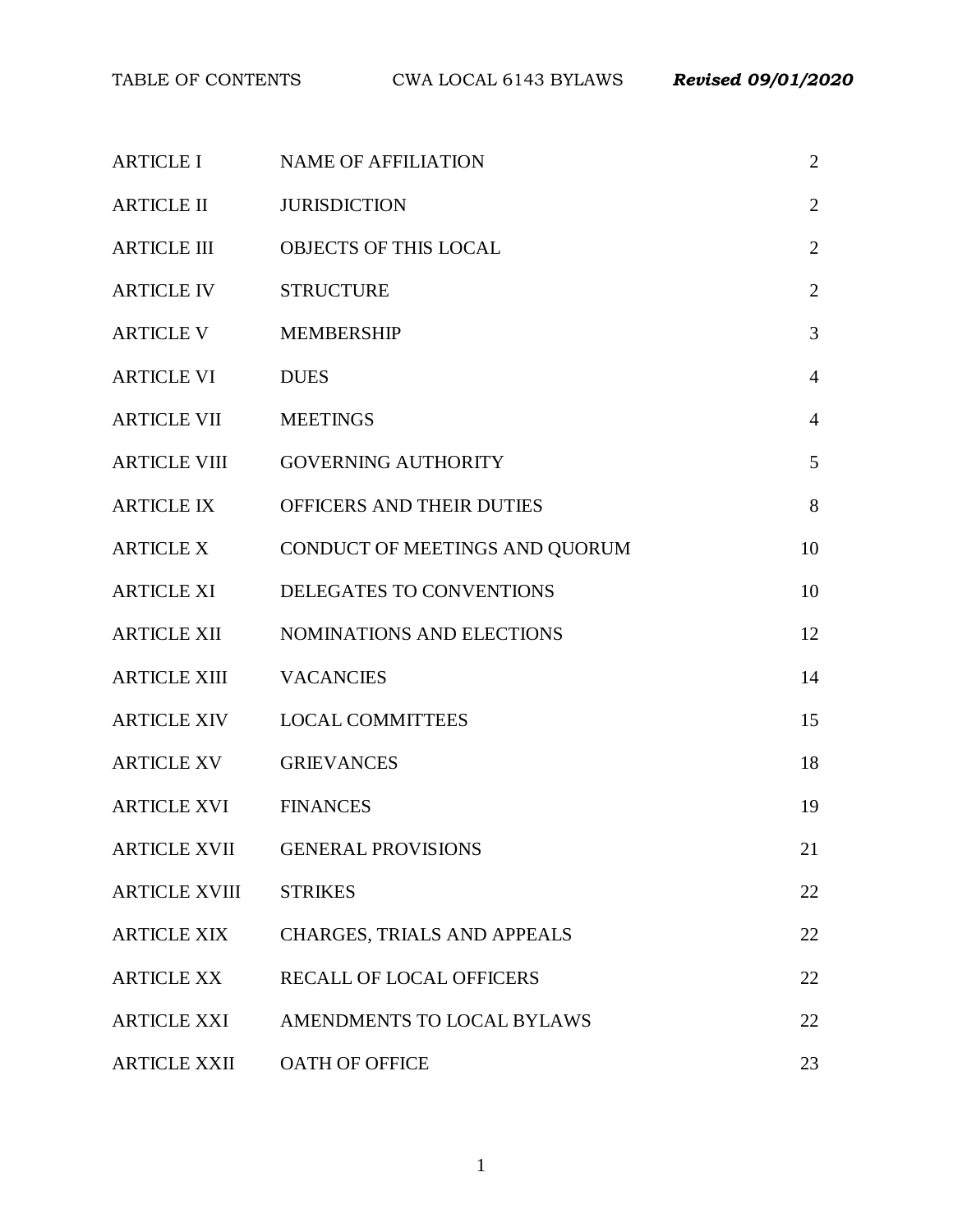## *COMMUNICATIONS WORKERS OF AMERICA LOCAL 6143* **BYLAWS AS AMENDED November 4, 2014**

# **ARTICLE I – NAME AND AFFILIATION**

The Local shall be known as Local 6143, as chartered Local of the Communications Workers of America, AFL-CIO.

# **ARTICLE II – JURISDICTION**

The Jurisdiction of this Local shall be the jurisdiction assigned by the Union and appearing on the face of the Local Charter.

## **ARTICLE III – OBJECTS OF THIS LOCAL**

- SECTION I The objects of Local 6143 shall be to represent and serve the workers within its jurisdiction in accordance with the Bylaws and rules of the Local and the Constitution and policies of the Union.
- SECTION II Support the Legislative objectives of CWA-AFL-CIO, to put an end to unjust laws, both State and Federal, and to foster legislation – the enactment of which will result in laws designed to serve workers without discrimination.
- SECTION III Affiliate with the Local AFL-CIO Industrial Council and to cooperate with all Legislative progressive organizations outside CWA-AFL-CIO.
- SECTION IV Sign up all non-members within the bargaining unit; set a goal of 100% membership and to maintain this position once it is achieved.
- SECTION V Establish and follow through with an extensive Educational Program.

## **ARTICLE IV – STRUCTURE**

- SECTION I The Structure of the Local shall be as follows:
	- A. Membership
	- B. Local Executive Board
	- C. Chief Stewards
	- D. Committees
- SECTION II The Local shall establish and maintain an office in the City of San Antonio, to carry on business of the Local and to provide service for the membership.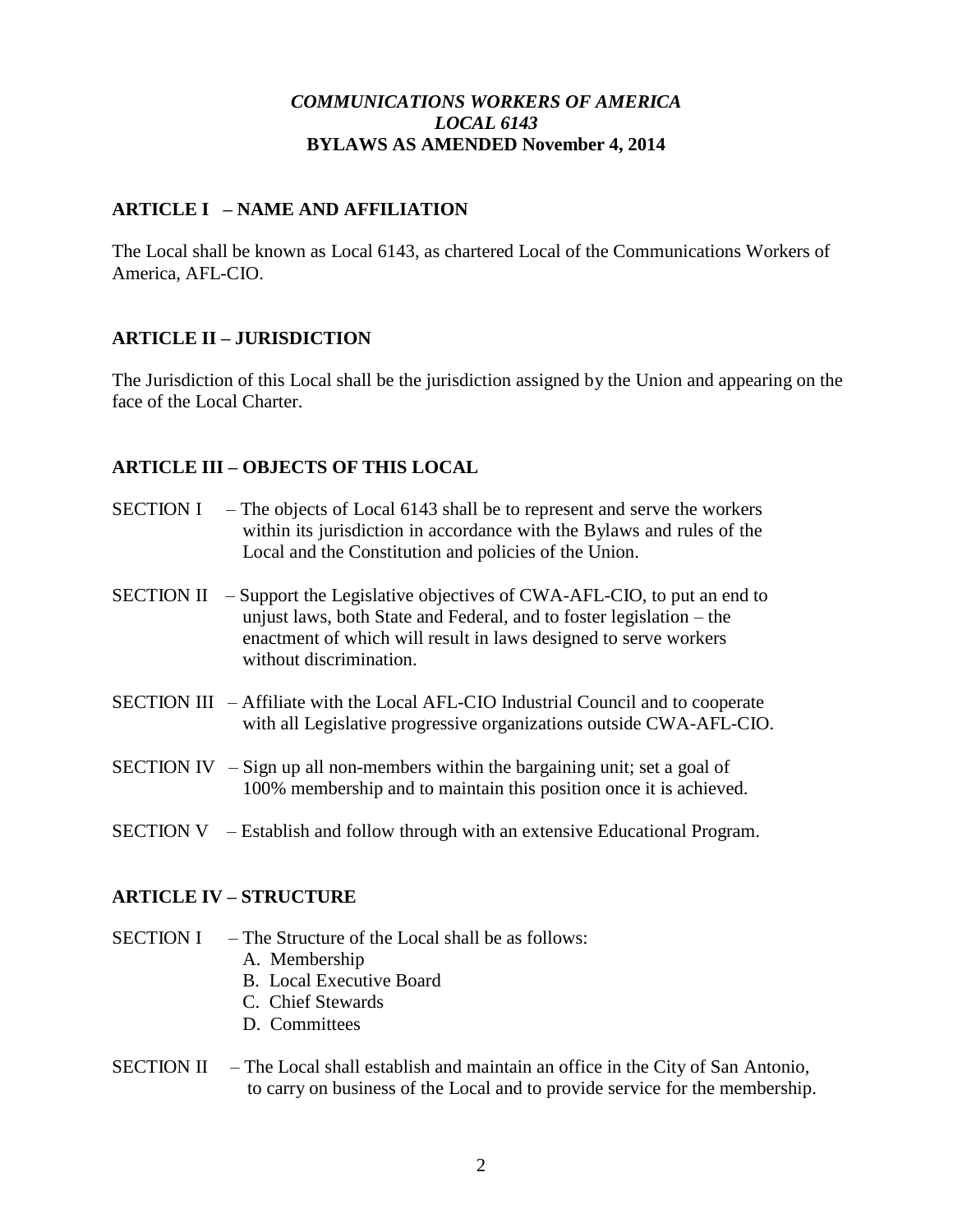- SECTION III No clerical employee hired by the Local shall function as a spokesperson for Local business procedures.
- SECTION IV No smoking in the Union Hall. No consumption of alcoholic beverages before or during regular membership meetings.

## **ARTICLE V – MEMBERSHIP**

- SECTION I Eligibility: Any person eligible to membership in the Communications Workers of America, as defined in Article V, Section I, of the Constitution, shall be eligible for membership in this Local, if performing work within the Local's assigned jurisdiction.
- SECTION II Application: Membership in this Local shall be obtained after payment of the Local initiation fee of \$2.00 and the approval of any Membership Committee authorized to accept or reject membership in behalf of the Local, subject to the right of the Local membership to overrule the decision of the Membership Committee.
- SECTION III Transfers: The transfers of membership from this Local to the jurisdiction of another Local or from another Local to the jurisdiction of this Local shall be made in accordance with Article V, Section III, of the Union Constitution.
- SECTION IV Reinstatement: A person eligible for membership in the Local who has been fined, suspended, or expelled from membership in any local of the Union shall not be admitted to membership unless he/she has been restored to good standing by recommendation of the Local from which he/she was fined, suspended or expelled. Such person may be admitted to membership upon a payment of fines, dues, assessments and penalties imposed by the former Local. His/her application shall be presented at a regular membership meeting and voted at the next regular meeting. A majority vote of voting in the meeting shall be required for acceptance.
- SECTION V Duties of Members:
	- A. To support and abide by the Constitution of the Union, the Bylaws of the Local, Federal and State Laws, and the Constitution of the United States.
	- B. To vote their conviction in all elections and matters submitted to vote, and to abide by the will of the majority.
	- C. To bring to the attention of the Local any violation of the Constitution, the Bylaws, any violation of the contract of any unsatisfactory working conditions or any action by members which

is detrimental to the welfare of the Local, the Union or the members.

D. To attend meetings whenever possible and to keep the Stewards, Chief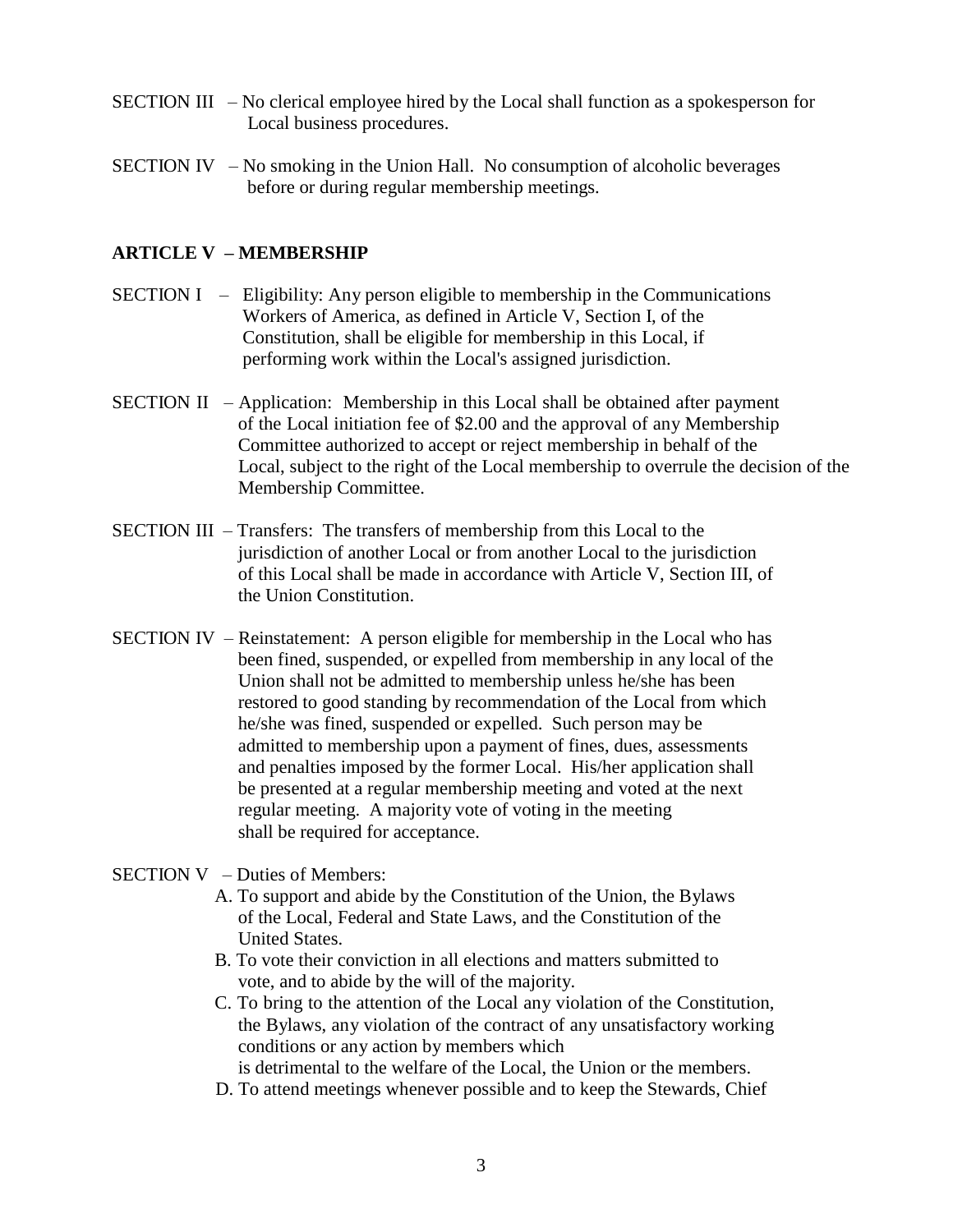Stewards or Officers advised of changes in name, address and telephone number. **ARTICLE VI – DUES**

- SECTION I Dues of the Local, as of January 1, 1991, in compliance with the mandate on July 11, 1990, of the 52nd Annual Convention of the Communications Workers of America, held in Toronto, Canada, shall be two and one quarter  $(2\frac{1}{4})$  hours pay, per month, for each member, in accordance with the CWA Constitution.
- SECTION II PPMWS dues shall be as stated in the International Agreement.

## **ARTICLE VII – MEETINGS**

- SECTION I Meetings of the Local shall be held monthly, the second Thursday of each month, at 7:30 p.m. All motions made before the membership during the course of new business and/or old business shall be placed in writing and handed to the Secretary-Treasurer and re-read by the Chair prior to any vote being taken.
	- A. The meeting shall be called to order by the President
	- B. The Order of Business at a Local meeting shall be as follows:
		- 1. Call to Order
		- 2. Invocation and Pledge of Allegiance
		- 3. Roll Call of Executive Board
		- 4. Approval of Minutes and Financial Statement
		- 5. Executive Board recommendations and reading of Communications
		- 6. Reports of Officers
		- 7. Reports of Committees
		- 8. Unfinished Business
		- 9. New Business
		- 10. Adjournment
	- C. All meetings will be conducted under Roberts Rules of Order.
	- D. The Order of Business may be suspended by a two-thirds vote of those members present in the meeting.
- SECTION II A group meeting may be called with four days notice by the Chief Steward of the group, and an Executive Officer may be present, if so desired.
- SECTION III Special meetings may be called by a majority of the Executive Board, or by a petition signed by twenty percent (20%) of the Local's membership. Upon receipt of a proper petition, the Local officers shall call a special meeting for the purpose set forth in the petition. Special meetings should be held within ten (10) days with not less than five (5) days notice, except in the case of extreme emergency as determined by the Executive Board.

#### SECTION IV - District and Area Meetings

A. District and Area meetings called by the District 6 Vice President, will be attended by the President of the Local and other Executive Officers as designated by the President if, upon advice of the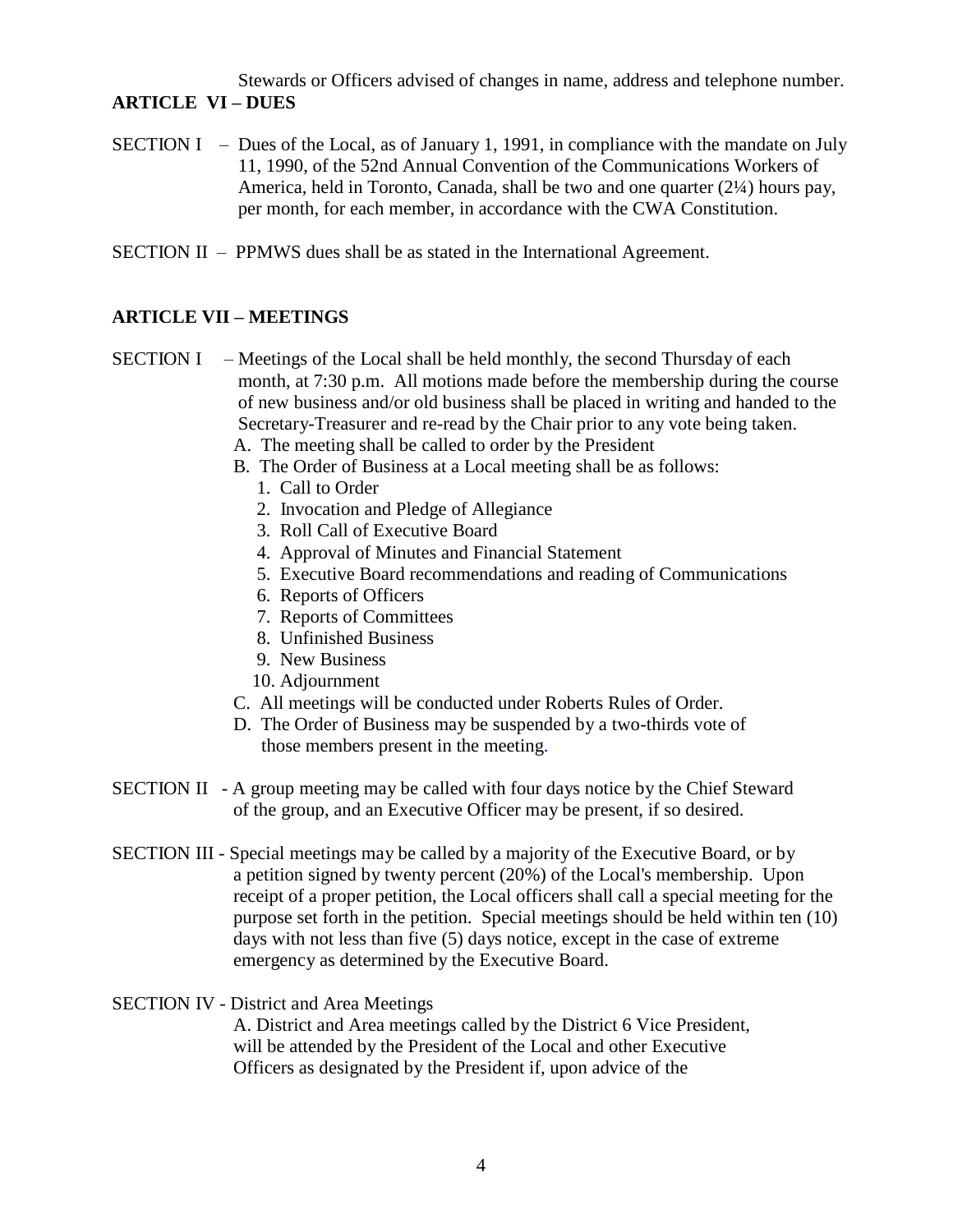Secretary-Treasurer, the funds are available. Should funds not be available the President of the Local shall attend.

## **ARTICLE VIII – GOVERNING AUTHORITY**

SECTION I – The affairs of the Local shall be governed by its membership in the following manner:

A. By adhering to the provisions of the Constitution of the Union and the Bylaws of the Local.

B. By the membership in Local meetings or by referendum vote of the membership.

C. By the Local Executive Board exercising authority of the Local in accordance with these rules and the mandates of the membership between membership meetings.

- SECTION II Executive Board
	- A. President
	- B. Executive Vice President
	- C. Secretary-Treasurer
	- D. Three (3) Group Vice Presidents
		- 1. Vice President 1
			- a. Appendix C (AT&T) All titles (including Clerical titles)
			- b. Appendix  $J (AT&T) All titles$
		- 2. Vice President 2
			- a. Appendix A (AT&T) Finance, Comptrollers and Information Services (including Clerical titles)
			- b. Appendix B (AT&T) All titles (including Clerical titles)
			- c. Appendix D (AT&T) All Titles (including Clerical titles)
			- d. Appendix I (AT&T) (former AT&T Operations) All titles
			- e. PPMWS
			- f. Lucent/Avaya All titles
			- g. AT&T Internet Services All Titles
		- 3. Vice President 3
			- a. AT&T Mobility (All Titles)

#### SECTION III - Chief Stewards

A. A total of nine (9) Chief Stewards shall be elected each representing approximately 150 members/employees, as follows:

Two (2) Appendix C - AT&T Southwest (formally SBC SW) Two (2) Appendix J - AT&T Southwest (formally SBC SW) One (1) Tier II - AT&T Internet Services Two (2) Appendix A, B & D, AT&T Southwest & PPMWS Two (2) AT&T Mobility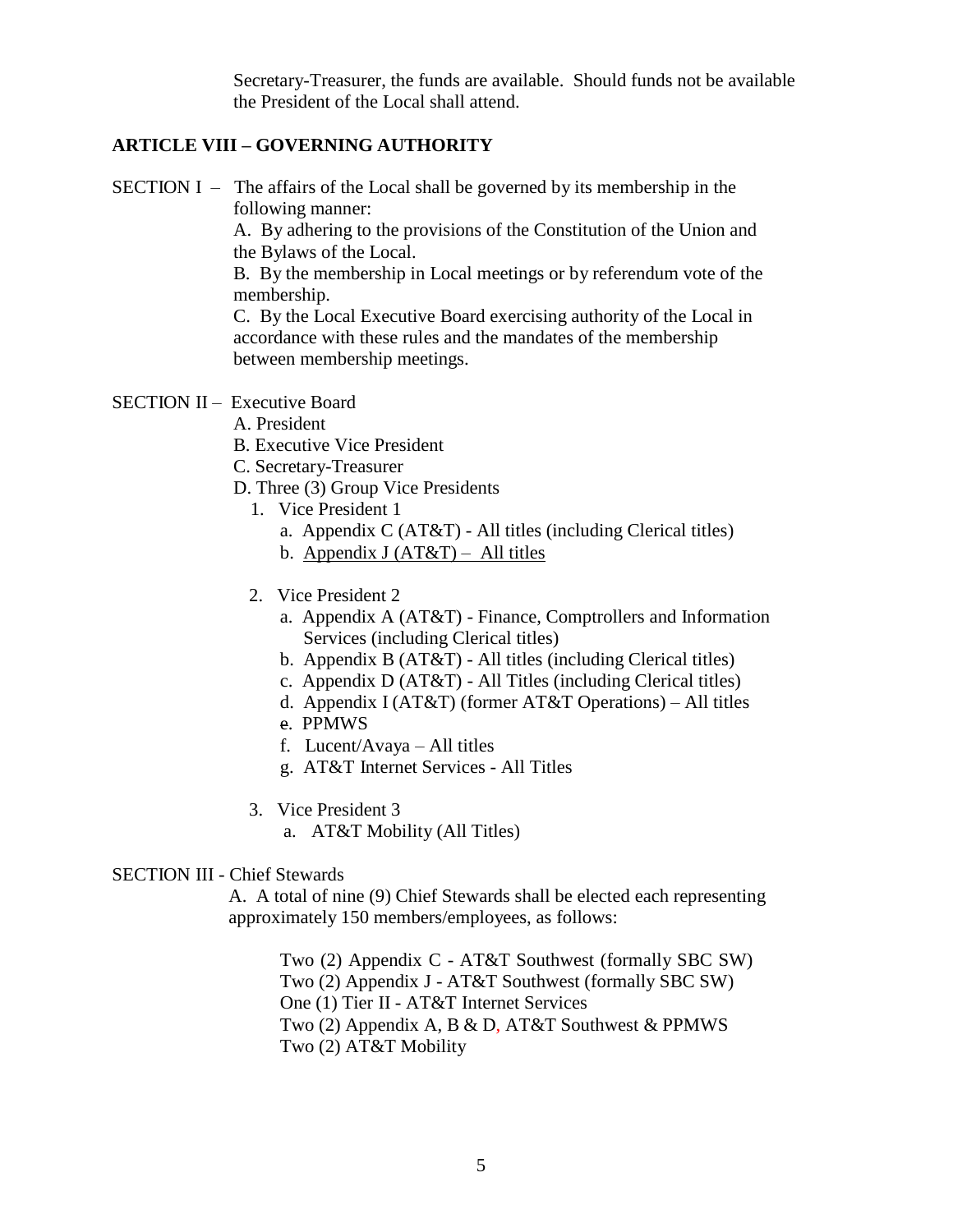B. Vice President 1 will have jurisdiction over the Chief Steward (s) in Appendix C and Appendix J (All titles).

C. Vice President 2 will have jurisdiction over the Chief Steward (s) in Appendix A; Appendix B; Appendix D; Appendix I; PPMWS; Lucent/Avaya; and Tier II – (All titles)

D. Vice President 3 will have jurisdiction over the Chief Steward (s) in Mobility– (All titles).

E. Each Vice President will divide the responsibilities and duties of each Chief Steward within her/his jurisdiction in a manner which balances the work load and responsibilities.

F. Each Vice President shall conduct an review of the responsibilities and duties of each Chief Steward within their jurisdiction to maintain a proper balance of the work load and responsibilities.

#### SECTION IV Legislative Director

A. The Executive Board shall submit to the Local President a list of candidates to serve as the Local's Legislative Director.

B. The President shall appoint a member from the list of candidates submitted by the Executive Board to serve as Legislative Director, subject to approval of the Executive Board.

C. The Legislative Director shall:

- 1. Act as Chairman of the Local Legislative Committee.
- 2. Be responsible for the legislative program of the Local.
- 3. Be responsible for the Local's program to register all Union members and their families to vote.
- 4. Encourage all Union members and their families to vote and actively participate in efforts to elect labor endorsed candidates at all levels.
- 5. Serve as COPE coordinator working with Legislative Committee to schedule and conduct regular COPE drives throughout the Local.
- 6. Participate in activities in support of labor endorsed candidates and recruit other members to do so as well.
- 7. Participate in activities in support of or against legislation that will Impact working men and women and recruit other members to do so as well.
- 8. Solicit support from politicians on issues of interest and importance to CWA members and working men and women.
- 9. Attend Executive Board Meetings as a non-voting participant.
- 10. Report on legislative activities and issues at Executive Board and Monthly Membership Meetings.
- 11. Report to the President.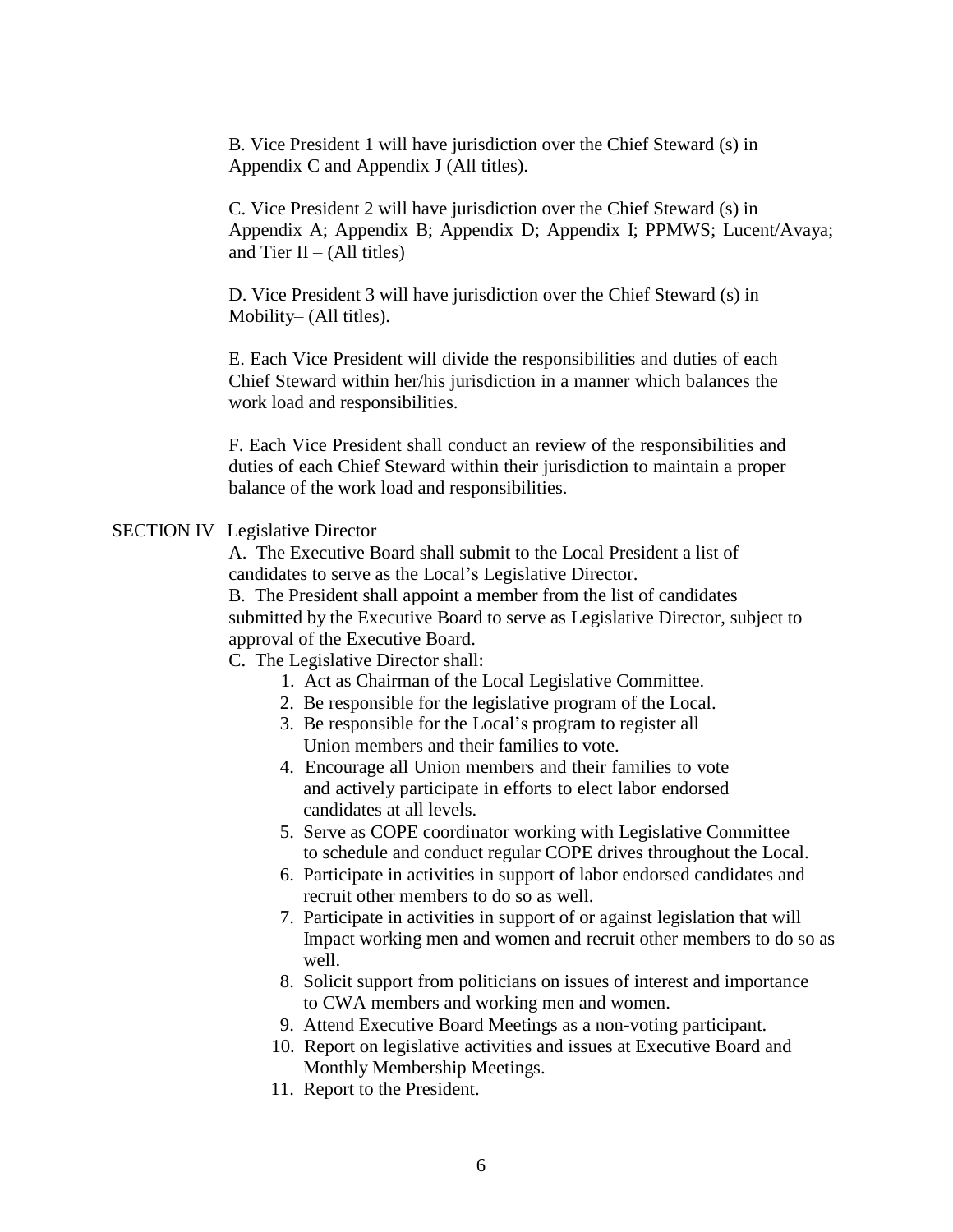D. The Legislative Director will serve a three-year (3) term running concurrent with the General Elections of the Local.

SECTION V The Local Executive Board shall meet at least once a month at a regularly scheduled day and time and/or on as needed basis with a minimum 5 day notice.

SECTION VI The Local Executive Board shall:

A. Be responsible for making decisions and taking action on behalf of the Local membership between Local meetings on all matters concerning the good and welfare of the members.

B. Meet as necessary. The Local President shall call a meeting of the Executive Board whenever requested by a majority of Board members. C. Work with the Finance Committee to ensure an annual budget is prepared and presented to the membership.

D. Work with the Strike Council Committee and be responsible for the operation of strike action procedures as outlined in the Union Constitution. E. Select a Certified Public Accountant to audit the books of

the Treasurer of the Local to prepare a financial statement which shall be sent to each Board member and the Local shall make them available to the membership.

F. Establish and maintain organization, publicity and education programs to promote the purpose of the Local.

G. Appoint or remove Stewards as necessary to effectively and efficiently carry out the objectives of the Union,

H. Interpret these Bylaws, except as may be interpreted by a twothirds (2/3) vote of the members in a Local meeting.

I. Actions and decisions of the Executive Board shall be subject to approval by the membership.

- SECTION VII Any officer who does not attend a Regular or Special Called Executive Board Meeting or Membership Meeting will not receive their stipend for that month unless excused by the President. In the event the President does not attend a Regular or Special Called Executive Board Meeting or Membership Meeting, he/she will not receive their stipend for that month unless excused by the Executive Vice President. Any Chief Steward who does not attend a Regular or Special Called Membership Meeting will not receive their stipend for that month unless excused by the President or the appropriate Vice President. Acceptable reasons for being excused for missing meetings shall be applied fairly and consistently among officers and Chief Stewards.
- SECTION VIII Any officer or Chief Steward unable to perform the duties of their office/position for more than thirty days (30) is not eligible to receive their monthly stipend. Once the officer returns to work the stipend will be reinstated.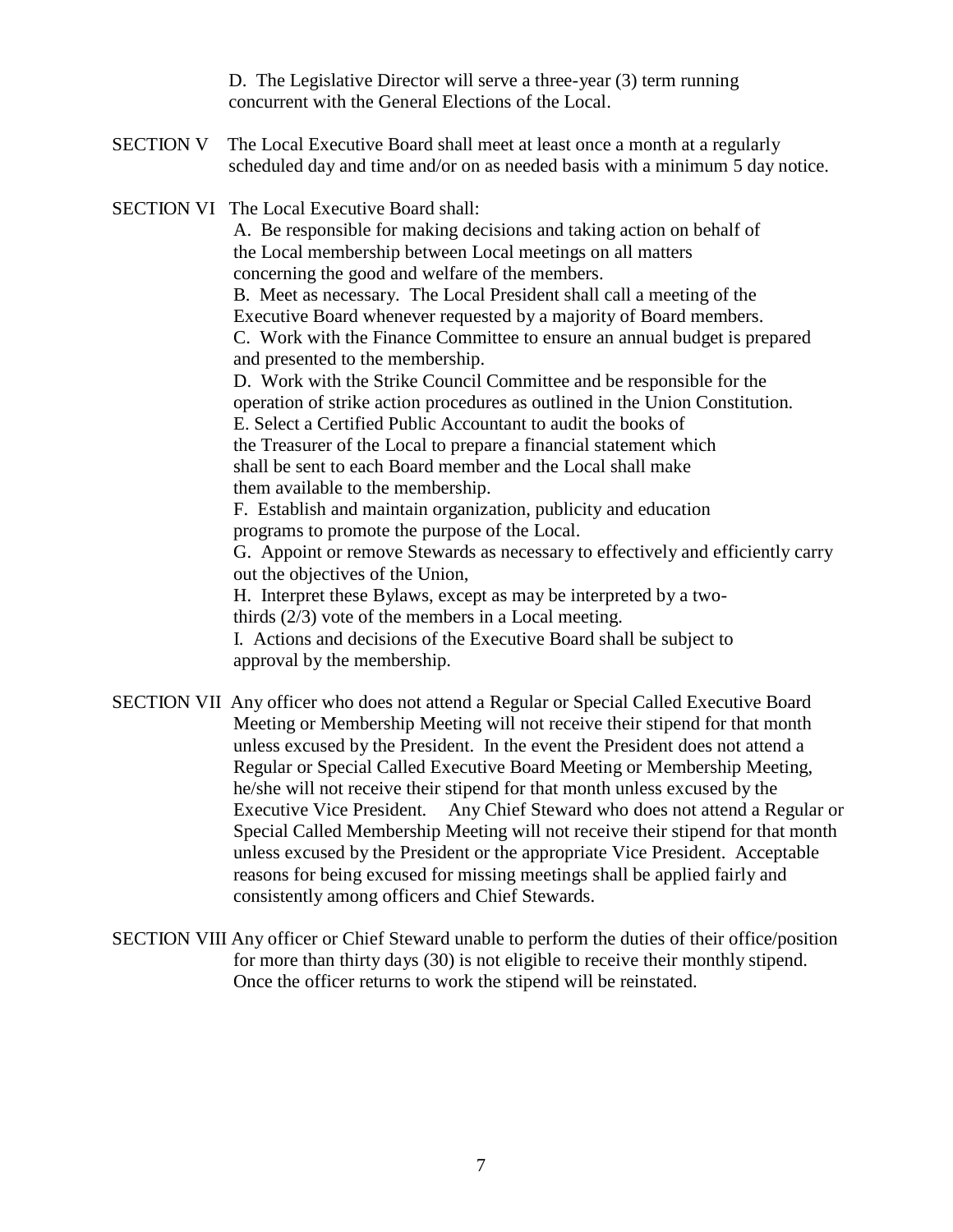#### **ARTICLE IX -- OFFICERS AND CHIEF STEWARDS AND THEIR DUTIES**

- SECTION I The Officers of the Local shall be:
	- A. President
	- B. Executive Vice President
	- C. Secretary-Treasurer
	- D. Three (3) Group Vice Presidents (Article VIII)
- SECTION II Qualifications for Local Offices

A. Candidates for Local Offices shall execute all forms necessary to permit the Local to comply with the Federal and State laws before they are qualified to hold office.

B. All candidates nominated for any of the Local Offices during general elections held every three (3) years must be members in good standing of CWA-AFL-CIO, and must have attended at least four (4) membership meetings from January through October of the election year to be eligible candidates. Members who transfer into Local 6143 during the period from January through October of the election year must have attended four (4) membership meetings either of this Local or of the Local from which they transferred, or a combination of meetings of both Locals, in order to be eligible to run for office.

C. As an exception to B., above, members who, on the day of a meeting are scheduled/forced to work, thus preventing them from attending; are on sick leave; are on detail out of town; or are fulfilling a Union assignment shall be credited with having attended the meeting provided proof is furnished to the Local within thirty (30) days of the General Membership Meeting missed.

## SECTION III – Duties of the President are as follows:

A. Preside at Local meetings when a quorum is present and at Executive Board Meetings. President will only vote to make or break a tie. B. The President is the principal Executive Officer of the Local and is responsible for enforcing the policies of the Local in accordance with the CWA Constitution, the Local Bylaws and the mandates of the members. All officers and office personnel work under the direction of the President. C. Such additional duties as may be assigned by the Local or required by the Constitution or policies of the Union.

D. The prosecution of the grievances and appealing them to a higher level of the Union, if not satisfactorily settled.

E. Serve as an ex-officio member of all Local Committees.

F. The supervision of all Committees of the Local.

G. Shall approve all bills/invoices to be paid by the Local Secretary-Treasurer and countersign checks drawn on the Treasury of the Local. H. The President, along with the Secretary-Treasurer or other officers designated by the President, shall employ necessary office personnel and negotiate a contract within the limitations of the

budget set by the Finance Committee, with the approval of the membership.

I. The President shall receive a monthly stipend of \$600.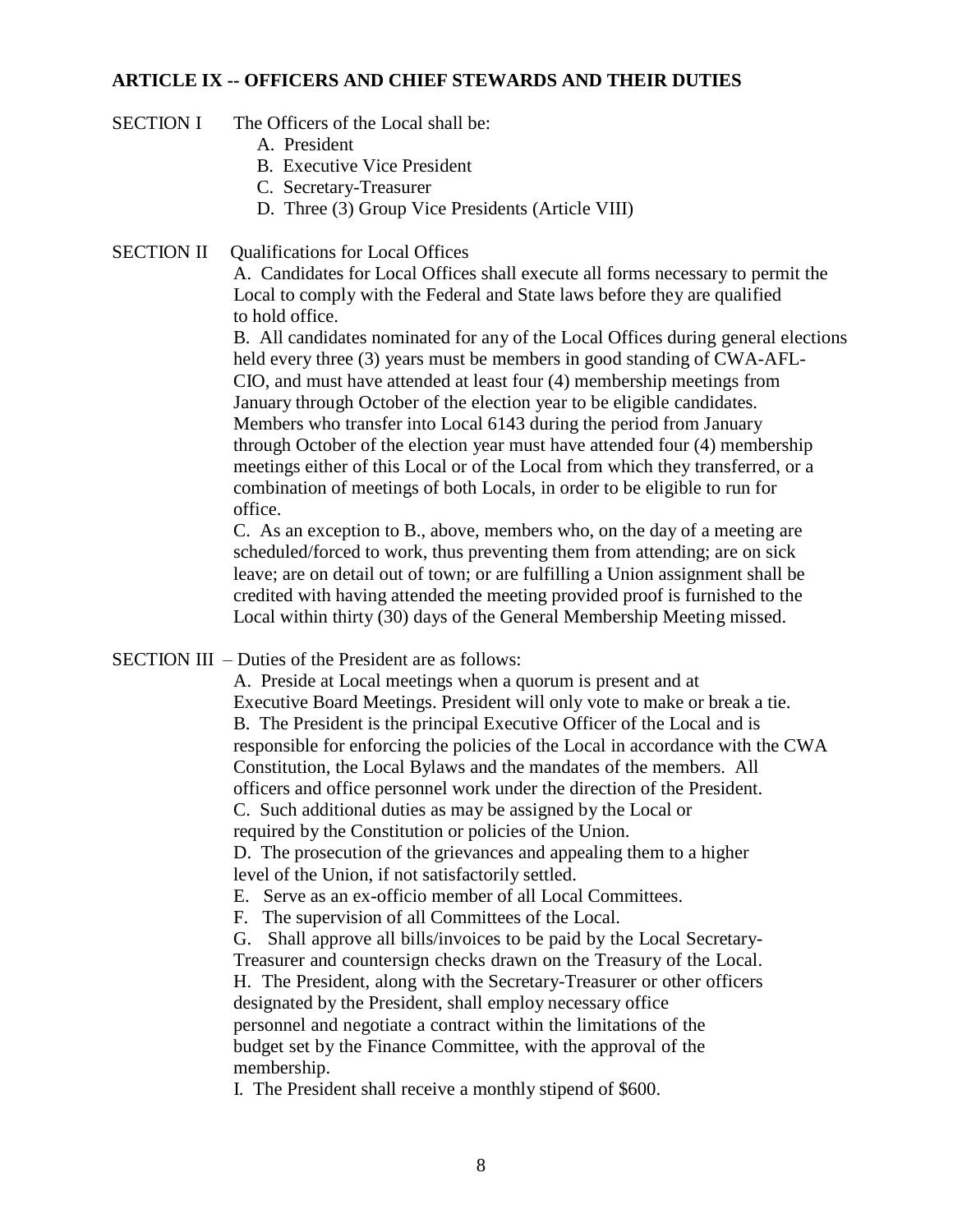#### SECTION IV – Duties of the Executive Vice President

A. To serve as President, in the absence of the President, work under the direction of the President and shall perform such duties as assigned by the President, the Executive Board or the Local.

B. The Executive Vice President of the Local shall be designated as the third signatory in the event the President or Secretary-Treasurer is absent.

C. Act as Chairman of the Organizing Committee.

D. Coordinate mobilization activities and actions of the Local.

E. Ensure that Stewards and Chief Stewards are properly trained in order that they can fully represent the members of the Local.

F. Serve as member of Local Education Committee and assist the Committee in developing and effectuating the educational program of the Local.

G. Assist Group Vice Presidents, Chief Stewards and Stewards as needed. H. The Executive Vice President shall receive a monthly stipend of \$450.

SECTION V – Duties of the Secretary- Treasurer

A. Maintain a record of the Local membership, and minutes of all Local, Executive Board, Chief Steward, and Group meetings. B. Be responsible for furnishing the Secretary-Treasurer of the Union with all the proper forms signed by the Local Officers, which are required by State and Federal laws, immediately upon their execution. C. The Secretary-Treasurer shall furnish both the District 6 Vice President and Secretary-Treasurer of the Union with two copies of any changes in the Local Bylaws within ten (10) days after such changes are made.

D. Be custodian of all the assets of the Local and shall make a report at each meeting, and shall be bonded, as must any other person who handles Local funds or other property, in accordance with the Union Constitution or any State or Federal Law.

E. Pay all bills approved by the Local President.

F. Perform such other duties as may be assigned by the Local President, the Executive Board or the Local. Works under the direction of the President.

G. The Secretary-Treasurer shall be designated as the Office Manager of the clerical personnel of CWA Local 6143. The Office Manager, along with the President or other officers designated by the President, shall employ the necessary office personnel to carry out objectives and effectuate the policies of the Local. The Office Manager, along with the President, shall negotiate a contract for such personnel within the limitations of the budget set by the Finance Committee, with the approval of the membership. The Office Manager shall direct the flow of work of office personnel.

H. The Secretary-Treasurer shall receive a monthly stipend of \$300.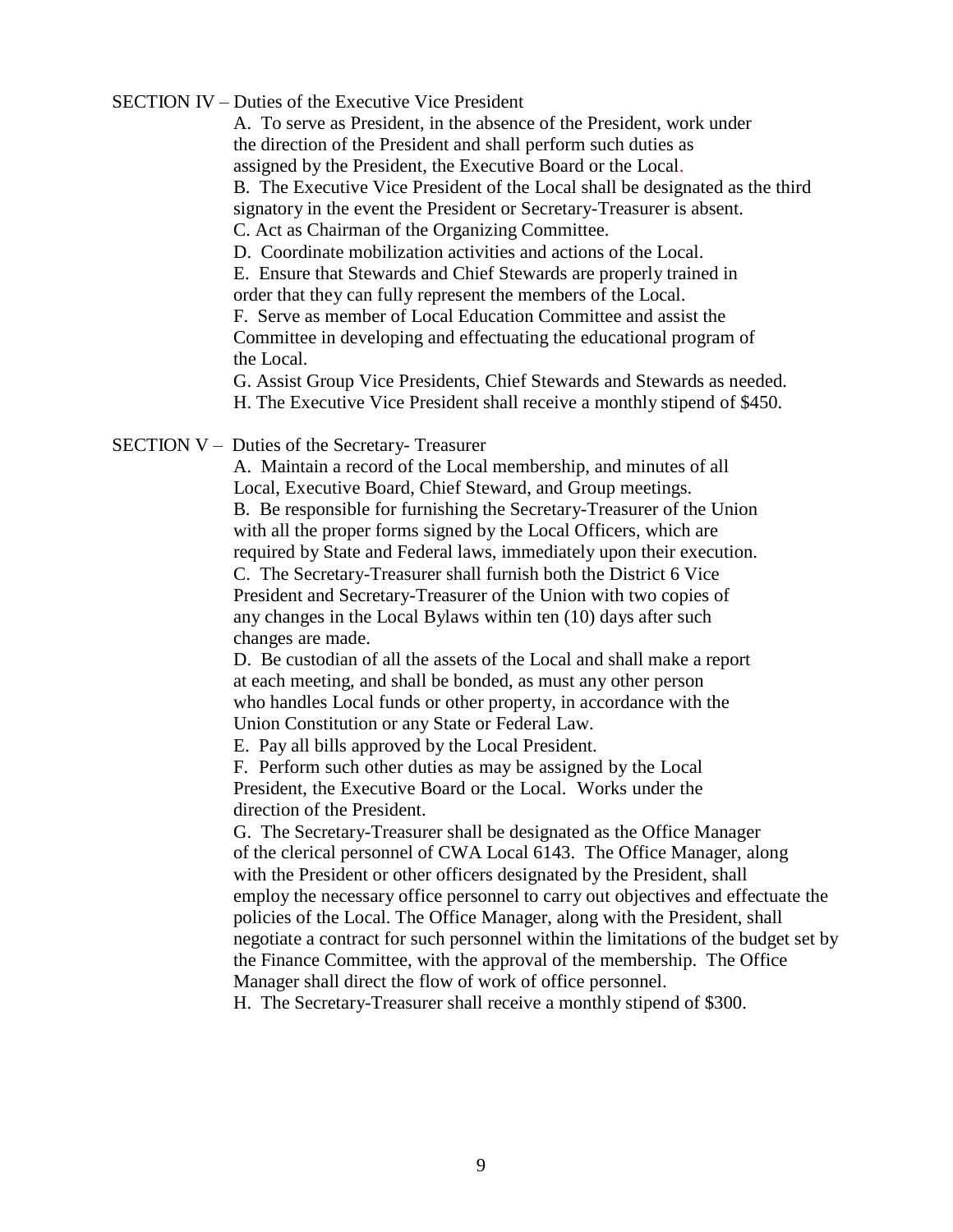SECTION VI Duties of the Group Vice Presidents

A. Work under the direction of the President and shall perform such duties as assigned by the President, the Executive Board or the Local.

B. Act as a member of the Organizing Committee.

C. Divide the responsibilities and duties of the nine (9) Chief Stewards elected by their jurisdiction in a manner which balances the work load and responsibilities.

D. Each Vice President will conduct an annual review of the responsibilities and duties of the Chief Stewards elected by their jurisdiction to maintain a proper balance of the work load and responsibilities.

E. Assist and direct the work of Chief Stewards and Stewards.

F. The Group Vice Presidents shall receive a monthly stipend of \$500.

## SECTION VII Duties of Chief Stewards

A. Work under the direction of the Officers, in particular their Group Vice President, and shall perform such duties as assigned by the President, the Executive Board or the Local.

B. Work with and direct Stewards to best represent the membership.

- C. Handle grievances.
- D. Keep Group Vice President advised of issues in the workplace.
- E. The Chief Stewards shall receive a monthly stipend of \$100.

# **ARTICLE X – CONDUCT OF MEETINGS AND QUORUM**

- SECTION I Membership meetings of this Local shall be conducted under the Bylaws of the Local and in conformity with the Union Constitution. On questions where the Local Bylaws or the Union Constitution do not clearly apply Roberts Rules of Order shall govern.
- SECTION II Any number of members present at a Local Membership Meeting shall constitute a quorum, provided that due notice of the meeting has been given to the membership of the Local. "Due notice" shall mean a notice given five (5) days prior to the meeting. In the event due notice is not given, twenty-five (25) members shall constitute a quorum.
- SECTION III A majority of the Officers of a majority of the Executive Board or a Committee shall constitute a quorum for these bodies.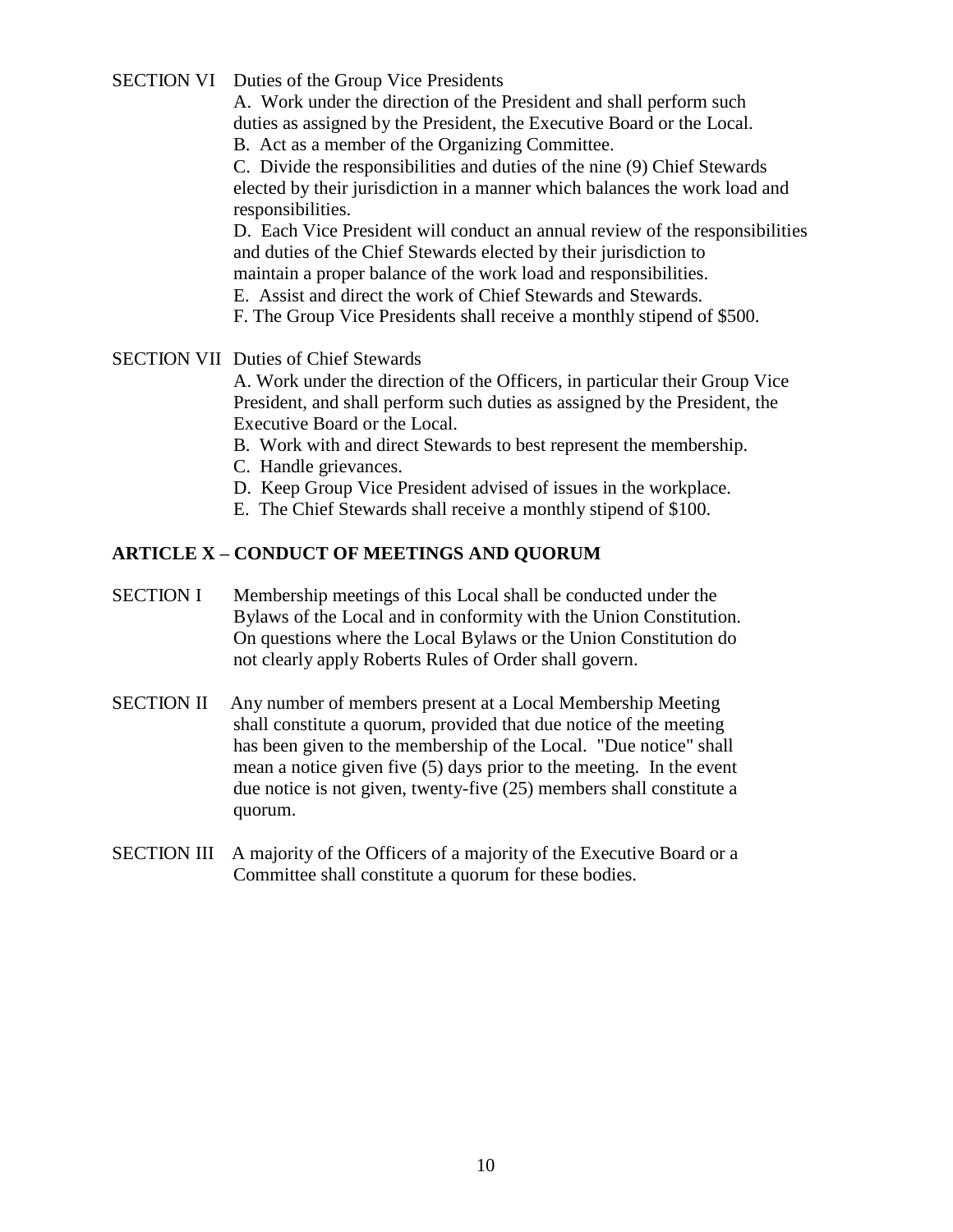## **ARTICLE XI – DELEGATES TO CONVENTIONS**

SECTION I Prior to each CWA Convention, the Local Executive Board will make a recommendation to the membership regarding how many delegates and alternates the Executive Board feels should attend the Convention. Such recommendation will be subject to approval by the membership. The approved number of attendees shall be determined as follows:

> A. The Six (6) Officers shall be the first Six (6) delegates to the CWA Conventions in the following order – President; Executive Vice President; Secretary Treasurer and the three (3) Group Vice Presidents In the event the membership approves more than three but less than six delegates, or the Local does not qualify for as many as six delegates in accordance with Article VIII of the CWA Constitution, the Local will have an election from among the three (3) Group Vice Presidents, such election shall be held three (3) to four (4) months preceding the CWA Convention, to determine which Group Vice President (s) will attend as delegate (s). The delegate (s) shall be elected by plurality vote of the membership.

B. Any additional delegates the Local may qualify for in accordance with Article VIII of the CWA Constitution and which the membership has approved to attend the Convention, shall be nominated three (3) to four (4) months preceding the CWA Convention. At least fifteen (15) days notice of nominations and elections shall be mailed to each member's last known home address. Candidates for such additional delegates will be elected by plurality vote of the membership.

C. The President shall be the Chairperson of the delegation.

D. Alternate delegates for the six (6) officers, if approved by the membership, shall be nominated three (3) to four (4) months preceding the CWA Convention. At least fifteen (15) days notice of nominations and elections shall be mailed to each member's last known home address. E. The alternate delegates for President, Executive Vice President and Secretary-Treasurer, if approved by the membership, shall be elected by

plurality vote of all the members.

F. The alternate delegates for the Group Vice Presidents, if approved by the membership, shall be nominated from the members comprising the respective jurisdictions of each Vice President and elected by plurality vote of the appropriate Group.

- SECTION II It shall be the duty of the Secretary-Treasurer of the Local to certify the Local delegates to the CWA Convention to the Secretary-Treasurer of the International, within the time limits specified in the Union Constitution.
- SECTION III Delegates to the State AFL-CIO Convention and COPE Convention will be the six (6) Officers and Legislative Director as the first seven (7) delegates to the Convention. Any other delegates allotted shall be recommended by the Legislative Committee to the Executive Board, subject to the approval of the membership should the budget permit. The President shall be the Chairperson of the Delegation.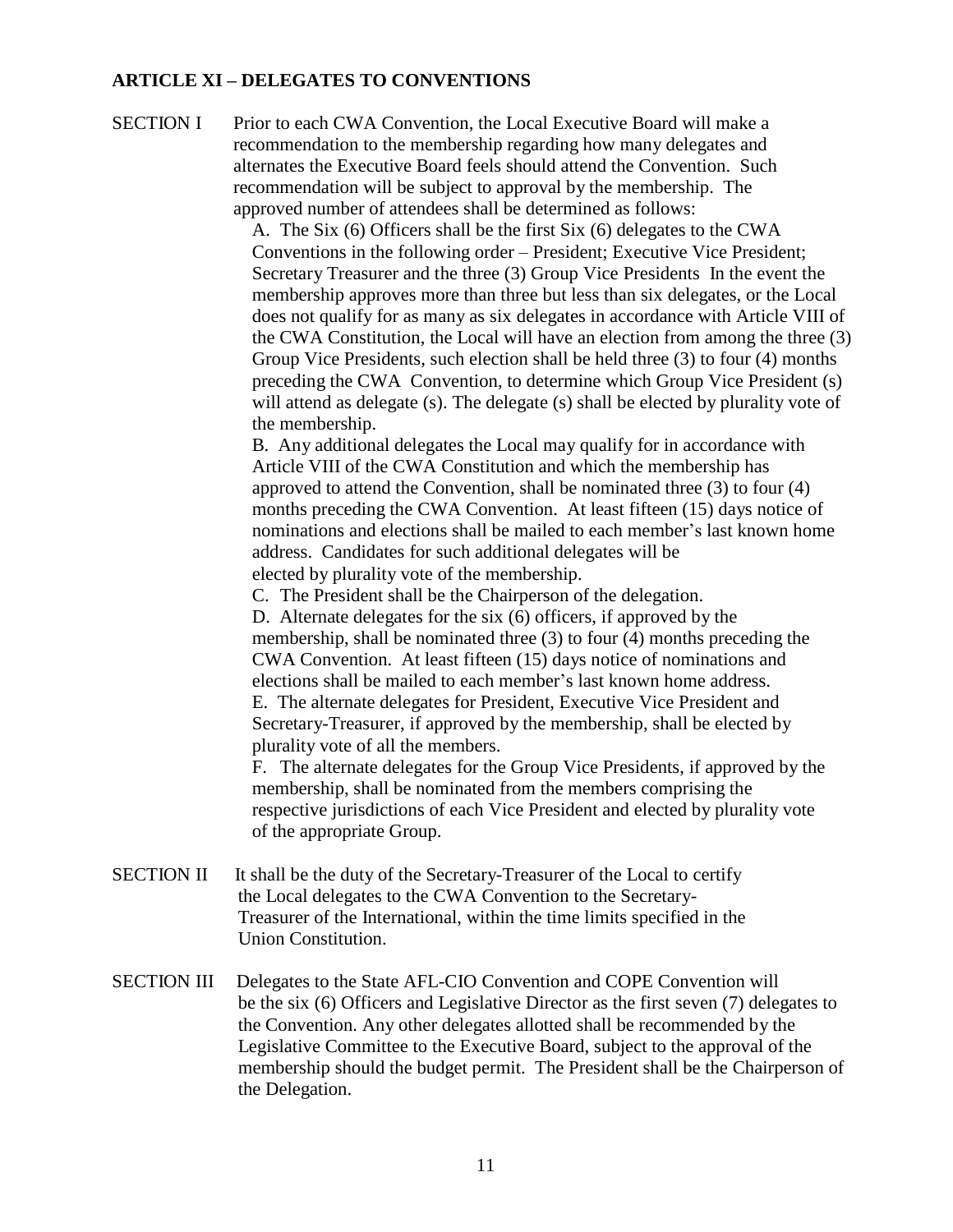SECTION IV The Representative to the PPMWS Sector Conference shall be the Vice President representing PPMWS members.

## **ARTICLE XII – NOMINATIONS AND ELECTIONS**

- SECTION I The election of Executive Officers, Chief Stewards, Delegates and Alternate Delegates to the CWA Convention, and all other referendums, shall be by one of the following methods as determined by Local Executive Board:
	- 1. By secret electronic ballot at least 15 days prior to the date the Election Committee determines to be the last date ballots will be received for the election.
	- 2. By secret mail-in ballot.
	- 3. By secret "in-person walk-in" voting.
- SECTION II The Six (6) Executive Officers shall be nominated at the Regular Membership Meeting in the month of September or October, every three (3) years beginning in 1972. The President, Executive Vice President and Secretary-Treasurer shall be nominated from the total membership and shall be elected by the total membership. The three (3) Group Vice Presidents shall be nominated from and by their respective Groups and elected by their respective Groups.
- SECTION III Chief Stewards shall be nominated from, and elected by, their respective groups, in the month of September or October, every three (3) years beginning in the year 1984.
- SECTION IV At least fifteen (15) days notice of both nominations and elections shall be mailed to each member's last known home address.
- SECTION V Nominations and Election Notices:

A. The notice of nominations for Local Officers shall include the following words: "Subject to the provisions and limitations of Article XI of the Local Bylaws, the nomination of a person for (name of office) shall also constitute the nomination of the same person as a delegate to the CWA Conventions held during the term of office for which the election is being conducted."

B. The following language shall appear in the notice of election on the ballot: " Subject to the provisions and limitations of Article XI of the Local Bylaws, a vote cast for the office of (name of office) shall also constitute a vote for such candidate to serve as a delegate to the CWA Conventions held during the term of office for which the election is being conducted in the event such candidate is elected (name of office)."

SECTION VI Members must be present for nominations for office, or for delegates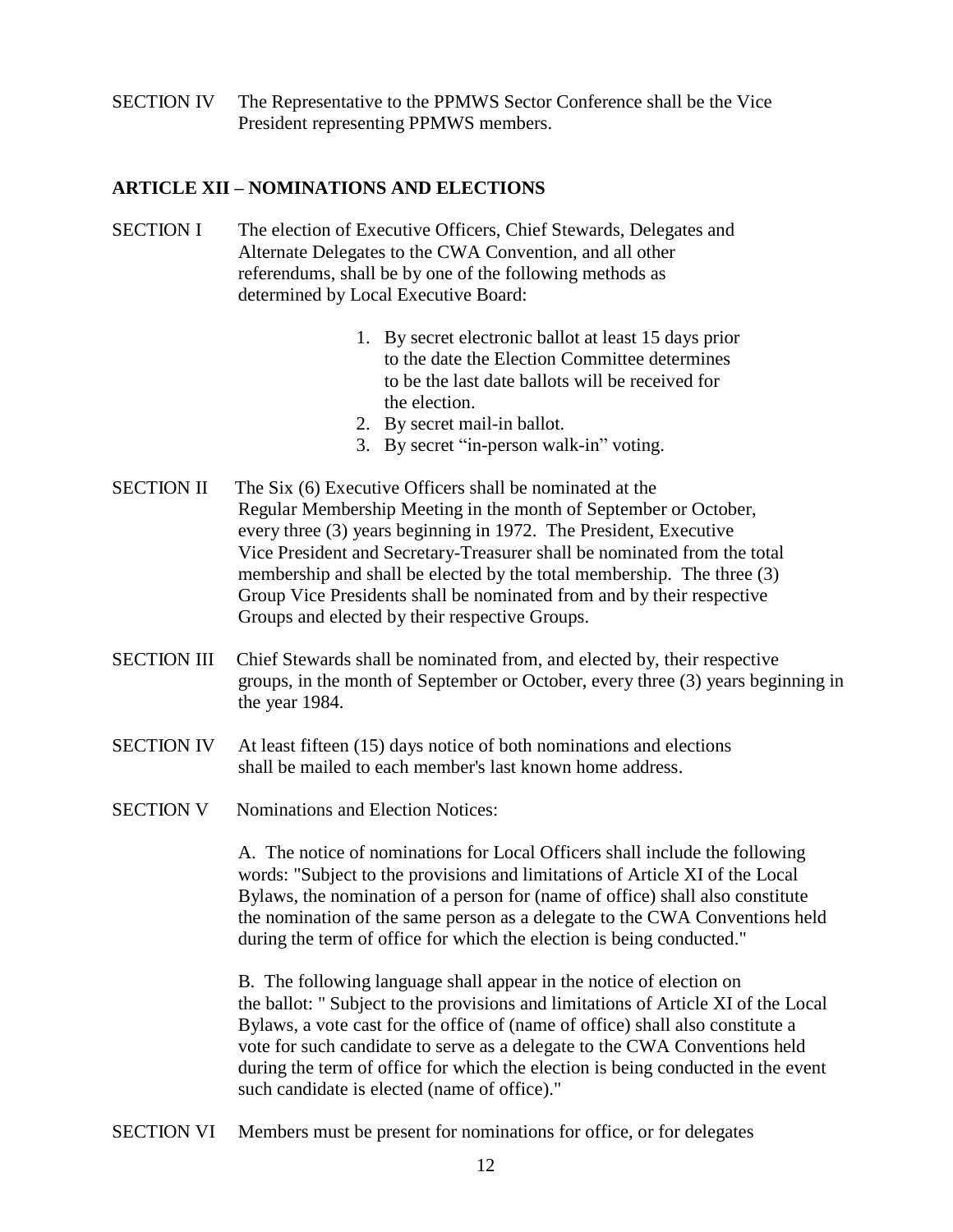to the National Convention, or have a signed letter of acceptance in the possession of the Secretary-Treasurer at the time of nomination.

SECTION VII Positions on the ballot shall be determined by a drawing conducted by the Election Committee.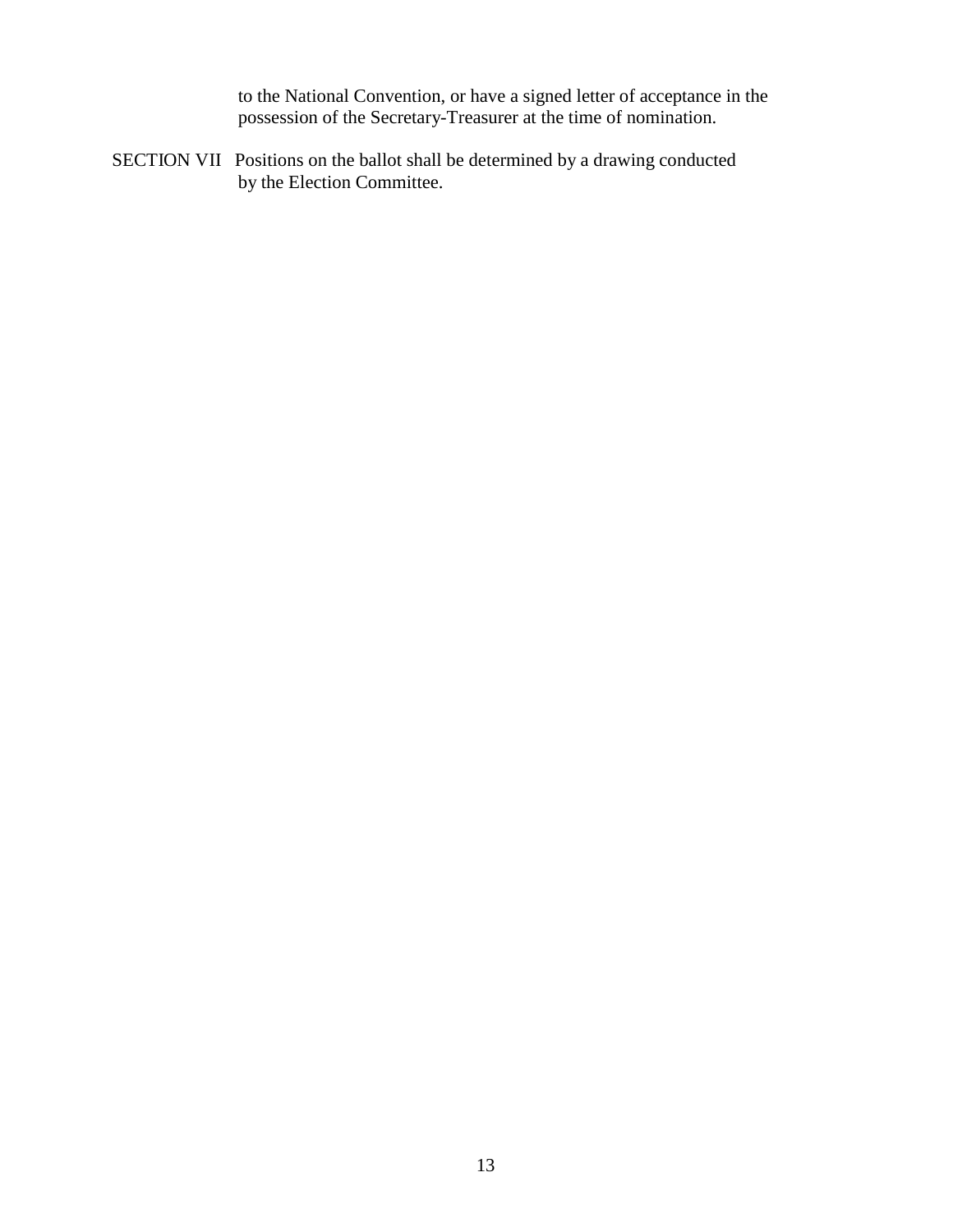SECTION VIII Each candidate may have a member of the Local as an observer.

SECTION IX Each candidate will be afforded a reasonable opportunity to have campaign materials distributed by the Local to the membership. The expense of such distribution shall be borne by the candidate.

SECTION X Election Rules and Procedures

A. Copies of the Local Bylaws and Election Rules will be provided to the Election Committee

B. The Election Committee shall conduct the election according to the Local Bylaws and Elections Rules.

C. A copy of the most current Membership List shall be provided to the Election Committee

D. The Election Committee shall mail the ballots as soon after the nominations as practicable.

E. Write-in ballots will not be accepted.

F. If there is but one nomination for an office of the Local which is up for election, thus the nominee/candidate is unopposed, the nominee/candidate shall be elected by acclimation.

SECTION XI Mail Ballot Election Procedures

A. Write-in ballots will not be accepted.

B. If there is but one nomination for an office of the Local which is up for election, thus the nominee/candidate is unopposed, the nominee/candidate shall be elected by acclimation.

C. The ballots are to be verified and counted by the Election Committee.

SECTION XII In-Person Election Procedures

A. To maintain the secrecy of the ballot a space will be provided to each voter when marking the ballot.

B. A locked box large enough to accommodate the maximum number of ballots possible will be available for the voter to deposit the ballot.

C. Write-in ballots will not be accepted.

D. If there is but one nomination for an office of the Local which is up for election, thus the nominee/candidate is unopposed, the nominee/candidate shall be elected by acclimation.

E. The voter must be identified and checked off the membership list before given a ballot.

F. The voting times at each location will be published in advance and the polls will open up promptly at the time stated.

G. No electioneering is allowed in the voting area.

H. The polls will close promptly at the time stated in the notice. Any voter in line at that time will be permitted to vote.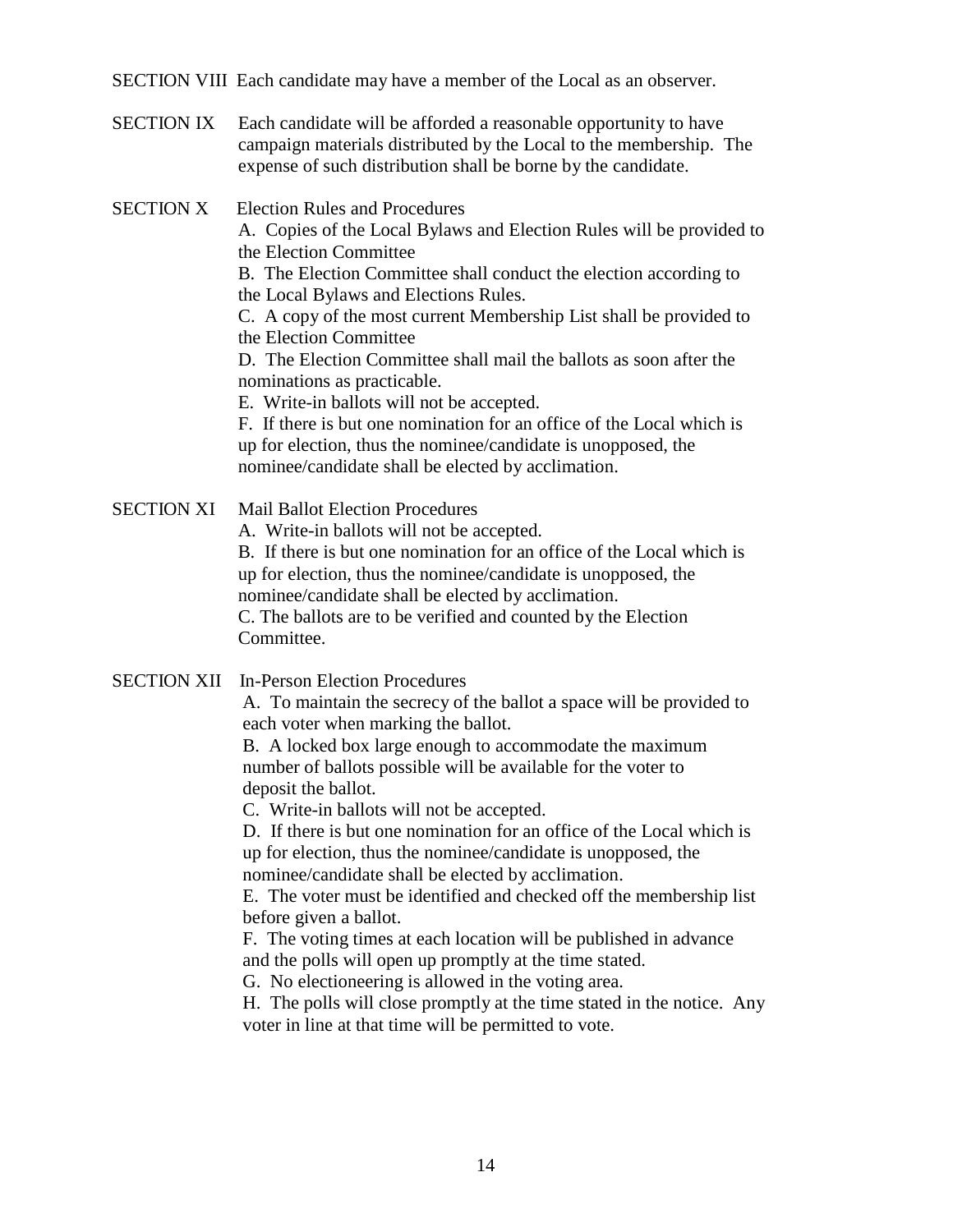## SECTION XIII General Provisions

- A. The nominee in any election for the offices of President, Executive Vice President, Secretary-Treasurer and/or the three (3) Group Vice Presidents receiving the majority of votes cast, shall be declared elected. If no one nominee has a majority on the first ballot, the vote shall be taken again and the two (2) nominees having the greatest number of votes on the first ballot shall be nominees on the second ballot.
- B. Chief Stewards shall be elected by plurality vote of the membership comprising the jurisdiction of the Group Vice President under which the Chief Steward (s) is being elected to serve. The candidates receiving the highest vote totals shall be elected.
- C. Any additional delegates and all alternates to the National Convention, if approved by the membership, will be elected by plurality vote of the appropriate members in accordance to the provisions outlined in Article XI, Section 1 of these Bylaws.
- SECTION XIV The elected members of the Executive Board, after all necessary compliance forms have been executed, shall take the Oath of Office at the Regular Membership Meeting in the month of December, every three (3) years, beginning in 1972, and shall take office the following January first.
- SECTION XV Job Stewards shall be appointed, or removed, by the Local Executive Board, subject to the approval of the membership. Stewards shall be appointed in such numbers and locations necessary, as determined by the Executive Board, to effectively and efficiently carry out the objectives of the Union. The duties and responsibilities of the Job Steward will be those outlined in the CWA Steward's Manual.

## **ARTICLE XIII – VACANCIES**

- SECTION I A vacancy in the Office of the President shall be filled by the Executive Vice President. Vacancies in the offices of Executive Vice President and Secretary-Treasurer shall be filled either by appointment of the Executive Board, subject to approval of the appointment by the Local Membership within sixty (60) days or by election in the same manner as that required for regular elections and within sixty (60) days.
- SECTION II A vacancy in the position of Group Vice President and Chief Steward shall be by appointment by the Executive Board. In the event a Group Vice President or Chief Steward transfer out of their respective jurisdiction for which they were elected to represent they can no longer hold their elected position.
- SECTION III Vacancies of Committee members and Stewards will be filled in the same manner as the original selection.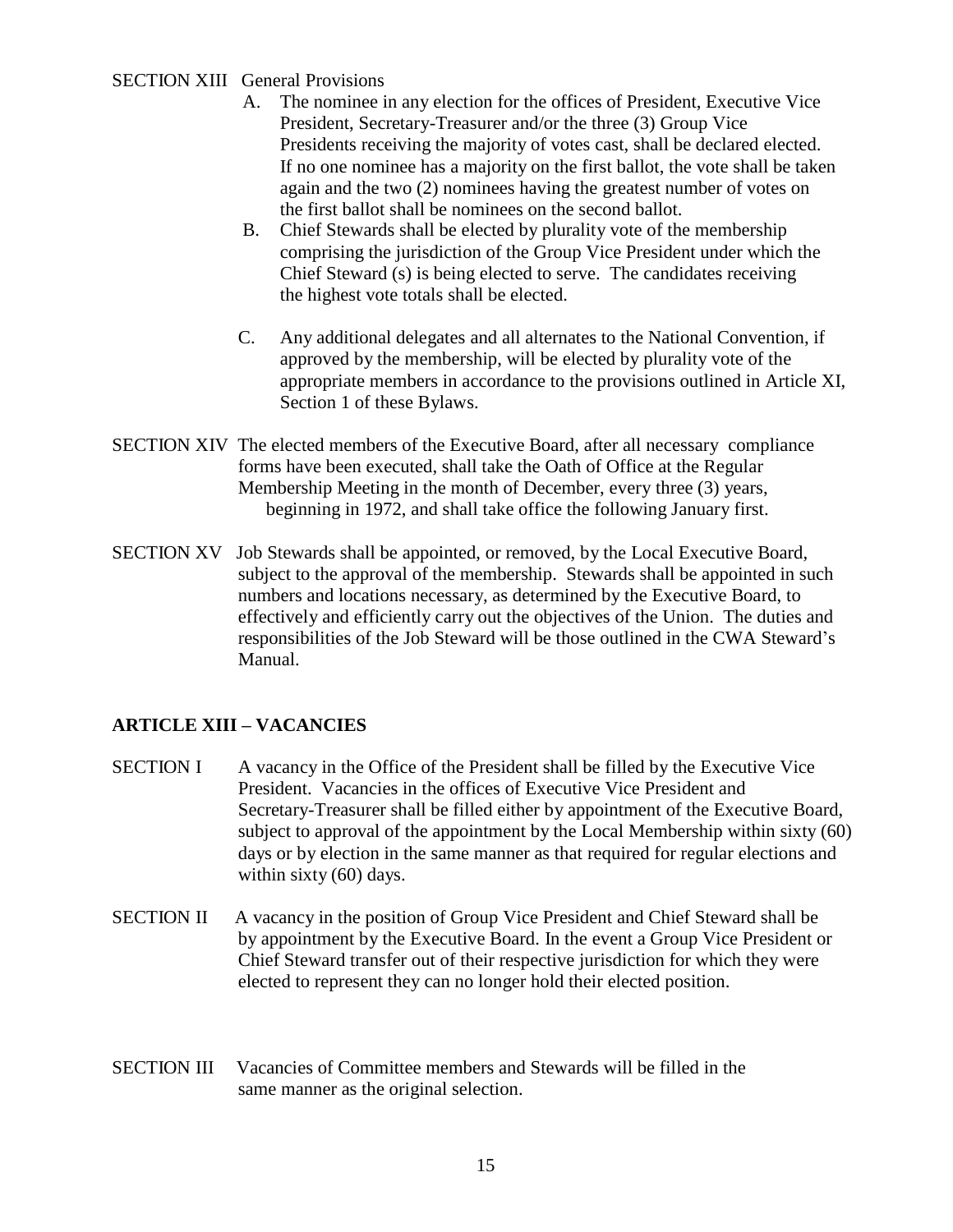## **ARTICLE XIV – LOCAL COMMITTEES**

SECTION I The Regular Committees of the Local shall be:

A. Election Committee

1. The nominations and election of Local Officers shall be conducted under the supervision of the Election Committee. This Committee shall have the authority and responsibility to see that nominations and elections are conducted in accordance with federal and state laws, the Union Constitution and these Bylaws with the opportunity for each member to vote. All questions concerning the conduct of elections shall be determined by the Election Committee, subject to the right of appeal to the governing body and membership of the Local.

2. The Election Committee shall also conduct any referendums submitted to the membership.

3. The Committee shall not dispose of any ballots for one (1) year after the election date.

4. A member shall not be permitted to serve on the Election Committee if a candidate for any office of the Local.

5. The Election Committee shall be composed of at least three (3), but not more than five (5) members.

B. Legislative Committee

1. The Legislative Committee shall assist in developing and pursuing the program of the Union and the Local in Political Education.

2. It shall be responsible for the Local's program to register all Union members and their families and to encourage voting.

3. Encourage all Union members and their families to vote and actively participate in efforts to elect labor endorsed candidates at all levels.

- 4. Work to promote participation by all members in CWA's COPE program.
- 5. The Legislative Committee shall be composed of at least three
- (3) members from each Vice President's group.
- C. Organizing Committee

1. The Organizing Committee shall assist the Local Officers and Stewards in organizing all members within the Local's jurisdiction.

D. Education Committee

1. The Education Committee shall assist in developing the Educational Program of the Local and, with the Local Officers, be responsible for effectuating the educational programs of the Union and the Local.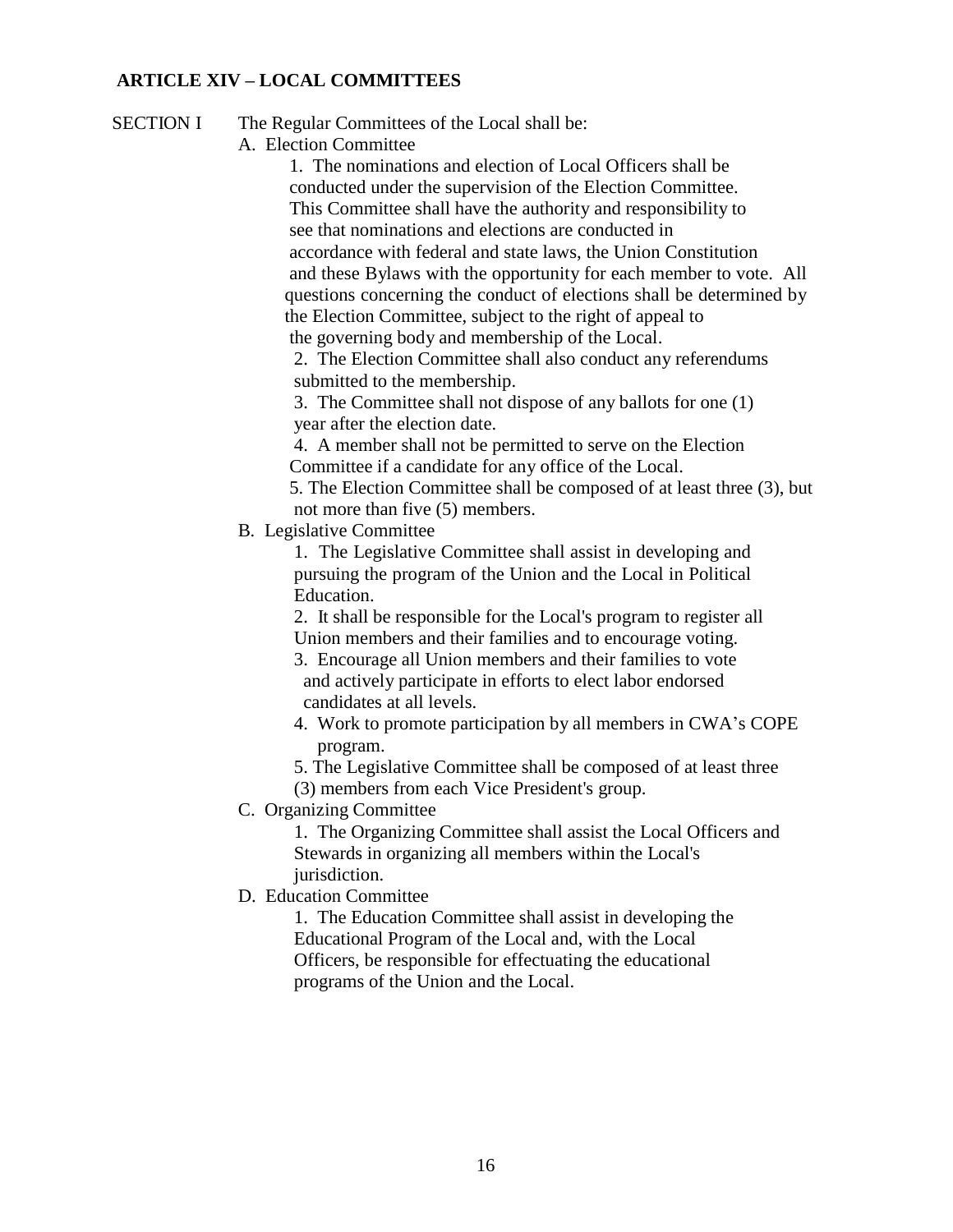E. Membership Committee

1. The Membership Committee shall accept or reject membership applications in accordance with the Bylaws of the Local and the Constitution of the. Such acceptance or rejection shall be subject to approval of the

membership.

2. It shall be comprised of two (2) members in good standing, appointed by their respective Group Vice Presidents. This Committee should meet monthly, before the Membership meeting, with the Executive Vice President as member Ex-Officio.

F. Bylaws Committee

1. The Bylaws Committee shall be charged with the duty of considering and reporting to the Executive Board and the Local on proposals to amend the Bylaws. The Bylaw Committee shall meet on an as needed basis.

G. Finance Committee

1. The Finance Committee shall review the financial operations of the Local including an annual audit of the books of the Secretary-Treasurer and shall make recommendations to the Local in the form of a budget for the succeeding year. The Treasurer of the Local shall be a member of the Committee.

- 2. The Finance Committee shall meet at least quarterly.
- H. The Strike Council Committee
	- 1. The Strike Council Committee shall be responsible for counseling with members of this Local during a strike. It shall be their duty to pass upon applications for financial assistance from the Member's Relief Fund and to perform such other duties as are outlined in the Member's Relief Fund Rules and Strike Manual.
- I. Community Services/ Activities Committee
	- 1. The Community Services/Activities Committee shall represent the local in the matters of health and welfare of the members and the Community as a whole.
	- 2. The Committee shall participate in the programs of such agencies as the United Way.
	- 3. It will work closely with all committees of the Local deemed appropriate by the Executive Board.
	- 4. It shall perform such duties as are enumerated in the Community Services Committee Program of the Union and those assigned by the Local.
	- 5. The Committee shall assist the Local Officers in planning and promoting all social and athletic activities of the Local.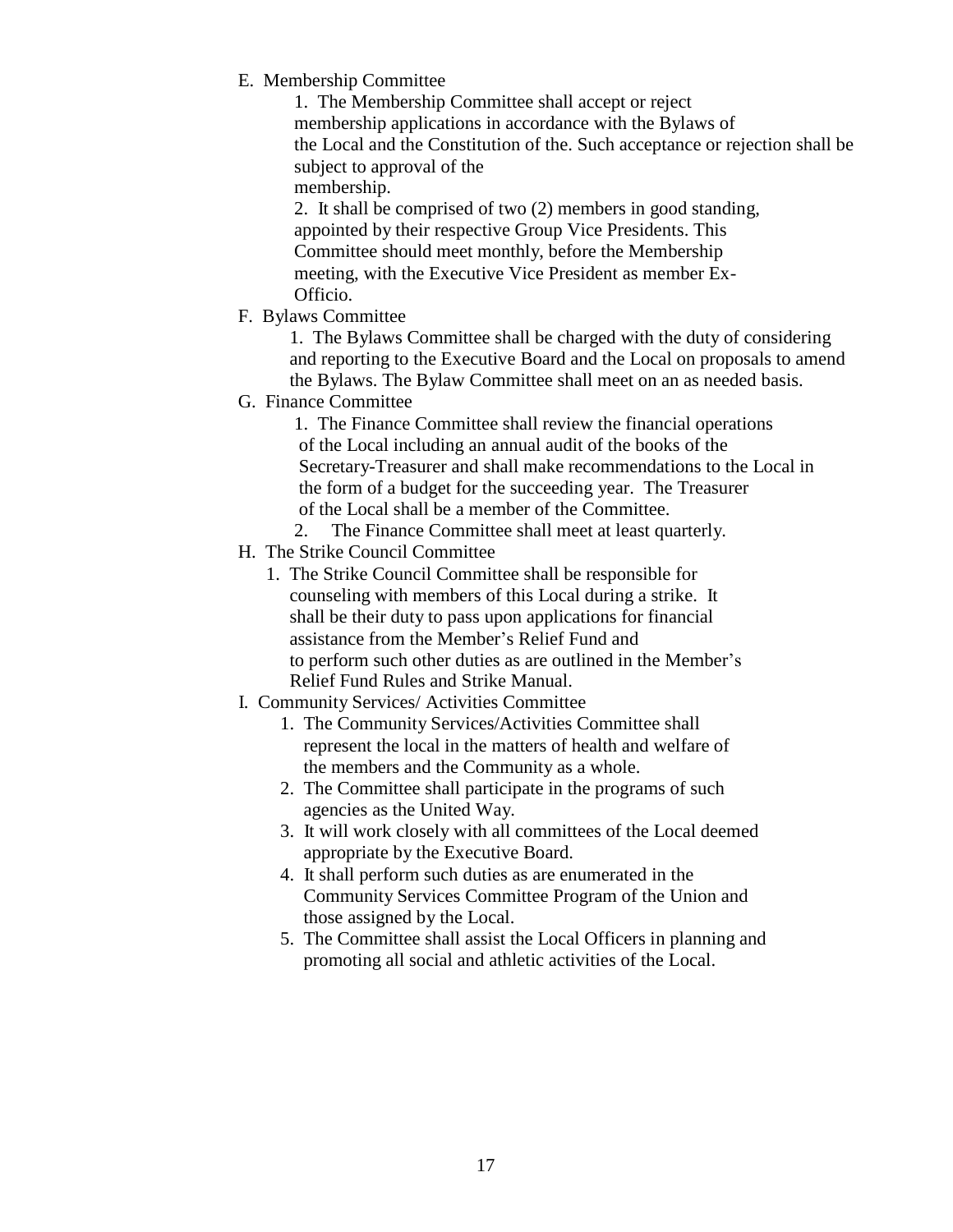- J. Building Committee
- 1. The Building Committee shall be appointed by the President and confirmed by the Local. It shall be composed of three (3) members.
- 2. The Building Committee shall manage and control, under the direction of the Local President and subject to the functions of the Treasurer with respect to the making of disbursements connected therewith, any and all real estate which the Local may acquire for use as a Local Headquarters, or for the furtherance of any legitimate object of the Local.
- 3. The members of the Building Committee, for the time being, shall serve as trustees of the Local, under the directions of the managing, controlling, borrowing money upon, pledging by way of mortgage or deed of trust any loan secured thereon, leasing, letting and all real estate which may be acquired or otherwise dealt with for, or on behalf, of the Union. The foregoing powers shall be exercised only at such times and in direct resolution of a majority of the members of the Local present in a regular or special membership meeting of the Local at which a quorum is in attendance.
- 4. The Local President, with approval of the membership, shall have the full and irrevocable power to appoint a substitute trustee. Trustees so appointed to become fully vested with identically the same title and estate in and to the land, premises and property forming the subject matter of the trust with all the rights, powers, trusts and duties of his/her or their predecessor in the trust, with like effect as if originally names as one of the trustees.
- K. PPMWS Scale Committee
	- 1. A Scale Committee of three (3) members shall be elected from the members in good standing of PPMWS, when a decision is made to open an agreement. If a sufficient number of candidates do not come forth, the Chief Steward may appoint the Committee. In the event of a vacancy, the Chief Steward shall have the authority to appoint a replacement.
	- 2. The Scale Committee shall serve during the life of the agreement it formulates, or during the pleasure of the Local.
- L. Women's Committee
	- 1. The Women's Committee shall represent the Local in matters of importance to women and shall work closely with all other committees of the Local.
	- 2. It shall be comprised of any member that elects to participate and shall work under the supervision of the Local President.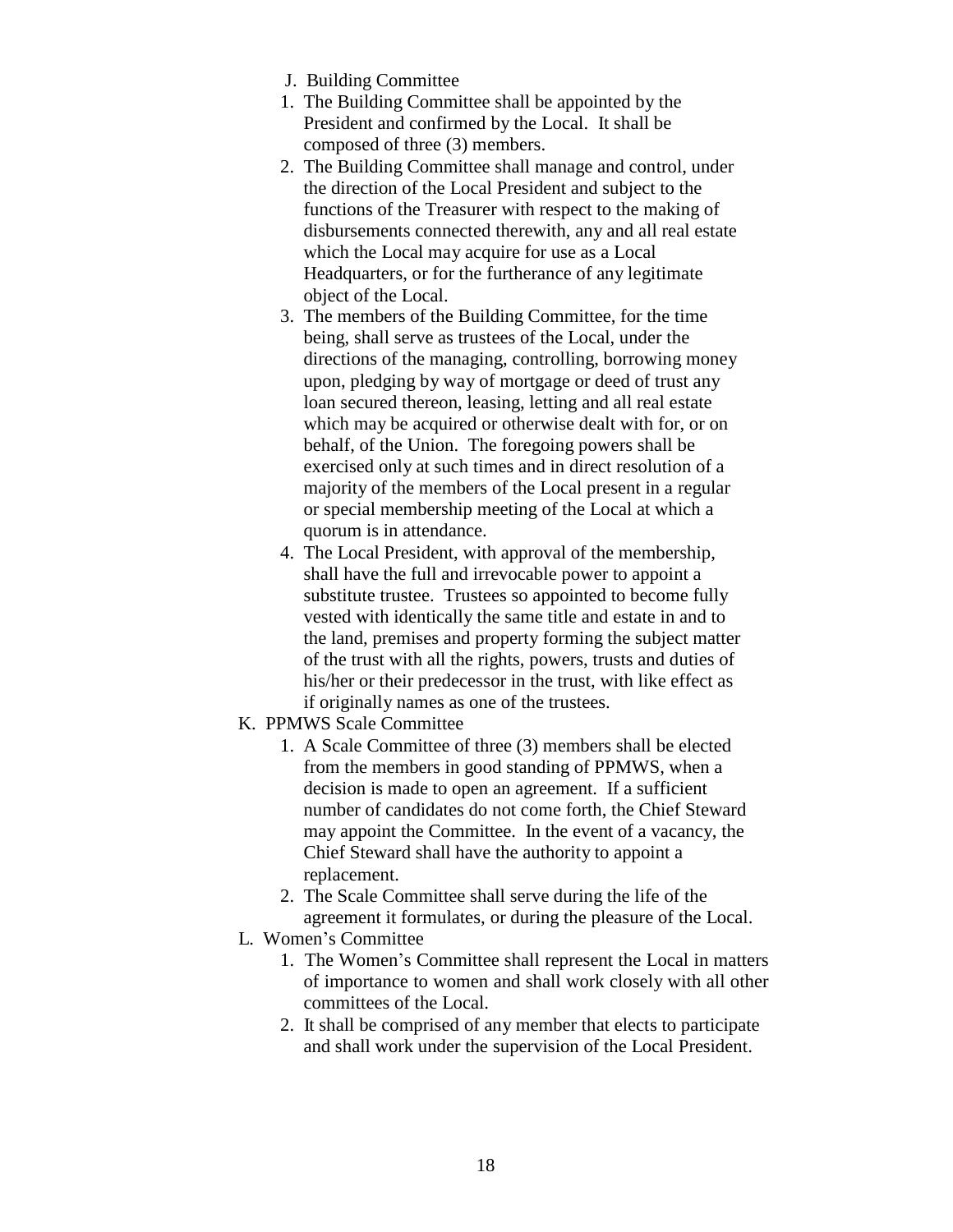M. Civil Rights and Equity Committee

- 1. The Civil Rights and Equity Committee shall report to the membership of the Local on the ways and means of elimination of discrimination based on sex, race, creed, color or any other form of discrimination.
- 2. Members of the Civil Rights and Equity Committee shall represent the diversity of the Local membership and consist of different races, genders, religions, etc.
- 3. The Committee shall investigate and report on all complaints of inequity raised by Union members relative to discrimination or sexual harassment as assigned by the Executive Board or the membership.

SECTION II Regular and Special Committees of the Local, except the Building, Legislative, Membership, Women's, PPMWS Scale, and Election Committees, shall consist of six (6) members; two (2) from each Vice President's Group and shall be appointed by their respective Vice President.

SECTION III The Legislative Director: A. Will be appointed by the Local President in accordance with Article III, Section 4. B. Work under the direction of the Local President and Executive Board. C. Shall serve as Chairperson of the Local Legislative Committee. D. The Legislative Director cannot hold any other elected position in the Local. E. The Legislative Director shall report to the Executive Board upon request. SECTION IV No Committee listed in Article XIX, Section I, shall conduct business of the Local unless 48 hours prior notification of Committee meetings is given all Committee members, and at least one-third (1/3) of the

standing Committee is present.

19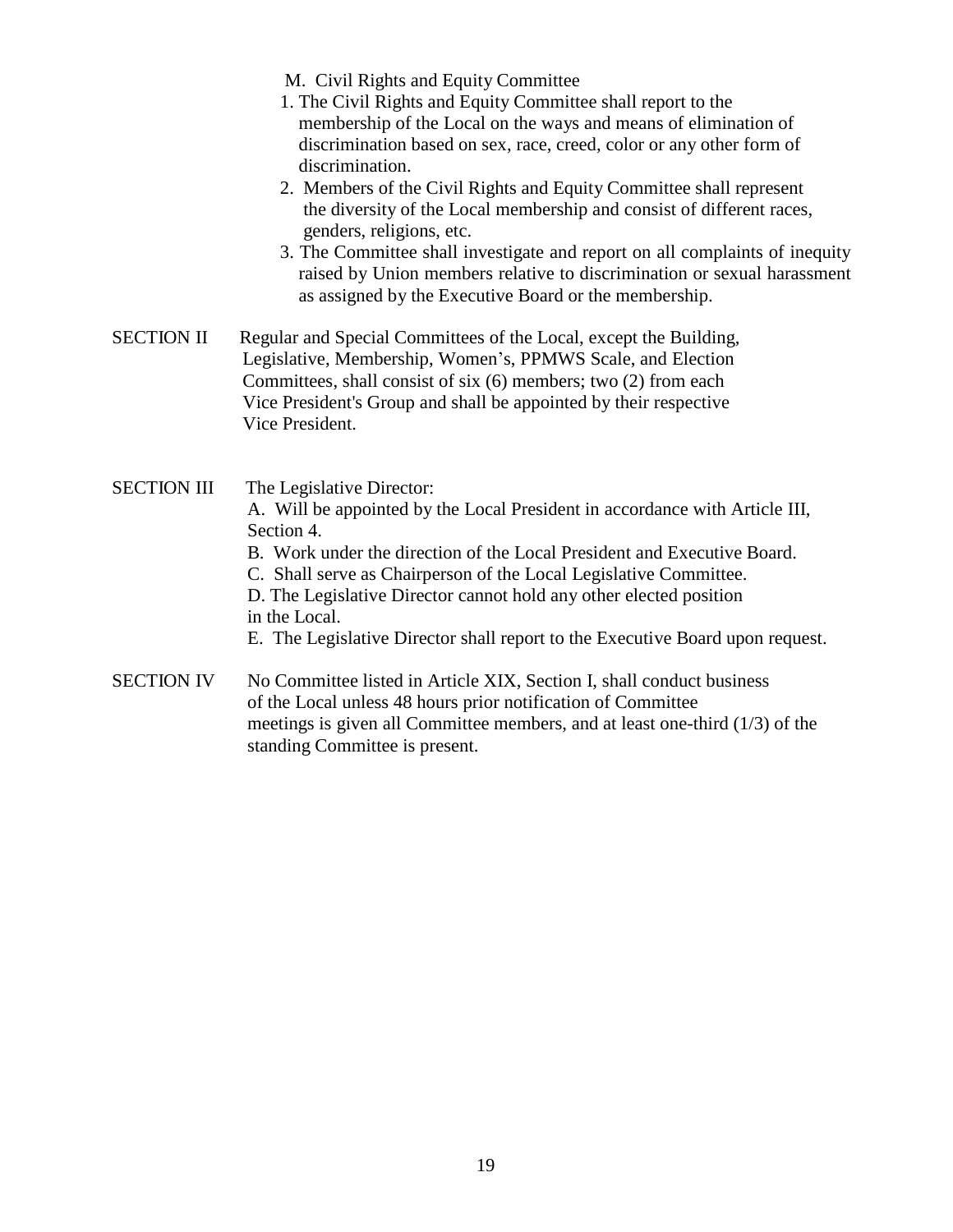## **ARTICLE XV – GRIEVANCES**

SECTION I A. In general, grievances will be processed by the Chief Steward of the particular group, along with the Group Vice President, or whomever he or she otherwise designates and one other person to be present in the meetings with Management. The Chief Steward may, where practicable, delegate to the Job Stewards, authority to process a grievance within his or her jurisdiction. In such cases, if satisfactory agreement is not reached the grievance shall be referred to the Chief Steward, who will notify the Executive Officer, who shall proceed with the grievance through the proper channels.

> B. The PPMWS Grievance Committee, comprised of three (3) members in good standing, and appointed by the Chief Steward, shall investigate all matters touching the interest of the Local and act in concert with their Group Vice President for the promotion of its interest. They shall determine if there are grounds for a grievance and if a violation of the contract actually exists. If the Committee feels that a violation does exist, the issue will be presented in writing within five (5) working days by the Chief Steward. If a satisfactory agreement is not reached the grievance shall be referred to the Group Vice President, who shall proceed with the grievance through the proper channels.

1. Any member wishing to raise an issue pertaining to a violation of the Contract must submit it in writing to the Chief Steward.

SECTION II Any member shall have the right to take a grievance to one of the Officers, rather than the Chief Steward or Job Steward, if he or she wishes.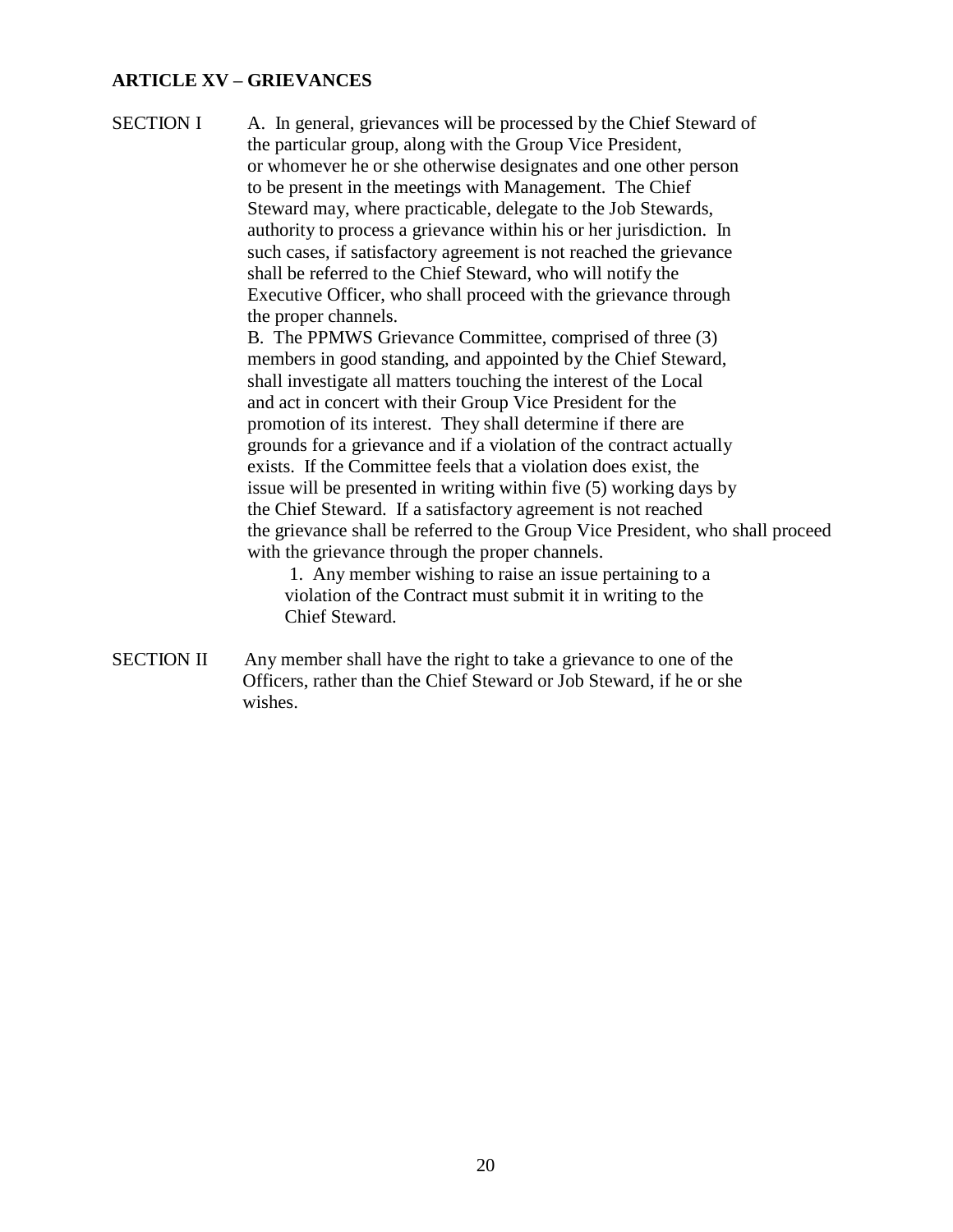## **ARTICLE XVI – FINANCES**

SECTION I Convention, Meeting, and Conference Expenses

A. Coach class airfare and hotel shall be paid on the actual expense according to the receipts.

B. Actual expenses for Meals and Incidental Expenses, as defined and limited by current IRS Regulations, will be reimbursed up to the maximum amount established by the IRS for the locality, provided that itemized receipts are submitted with the request for reimbursement to substantiate the expenses.

C. Rate of Pay

1. Local delegates/alternates attending Conferences, Conventions, and meetings of the CWA National, CWA District 6, or AFL-CIO will be paid for "lost time" from regularly scheduled hours with their employer at their regular rate of pay for such hours.

2. Local delegates/alternates attending the aforementioned functions will be paid for "lost time" from regularly scheduled work hours with their employer at their regular rate of pay for travel time to and from such functions.

D. Transportation Expense

1. Mileage shall be paid at the Internal Revenue Service (IRS) standard mileage rate.

2. Local transportation or transportation allowance between the delegate's residence and the public transportation terminal.

3. Local transportation between the distant city's public transportation terminal and the designated place of lodging.

E. In order to save money the Local Executive Board shall have the authority to recommend more economical transportation methods to the Local, such as more than one (1) person traveling in a vehicle. F. Any delegate who does not attend required meetings shall return their regular rate of pay for hours not spent in those meetings back to the Local.

SECTION II Pay/compensation, when appropriate, for Local officers, Chief Stewards, Legislative Director, Stewards and members when conducting Union business or working on behalf of the Local will be on the basis of "lost time" away from regularly scheduled hours with their employer.

> A. Compensation for lost time will be made at the individual's regular rate of pay, including differentials and "average commissions" that would have otherwise been applicable had the individual worked for his/her employer.

"Average commissions" shall be determined based on total commissions earned during the previous half-year period (January thru June or July thru December). Average hourly commission calculations will be made for halfyear periods by dividing the total commissions earned during the applicable half-year period by 1040 hours. This average hourly commission rate shall be applicable for the individual throughout the subsequent half-year period. It shall be the responsibility of any commissioned employee to provide the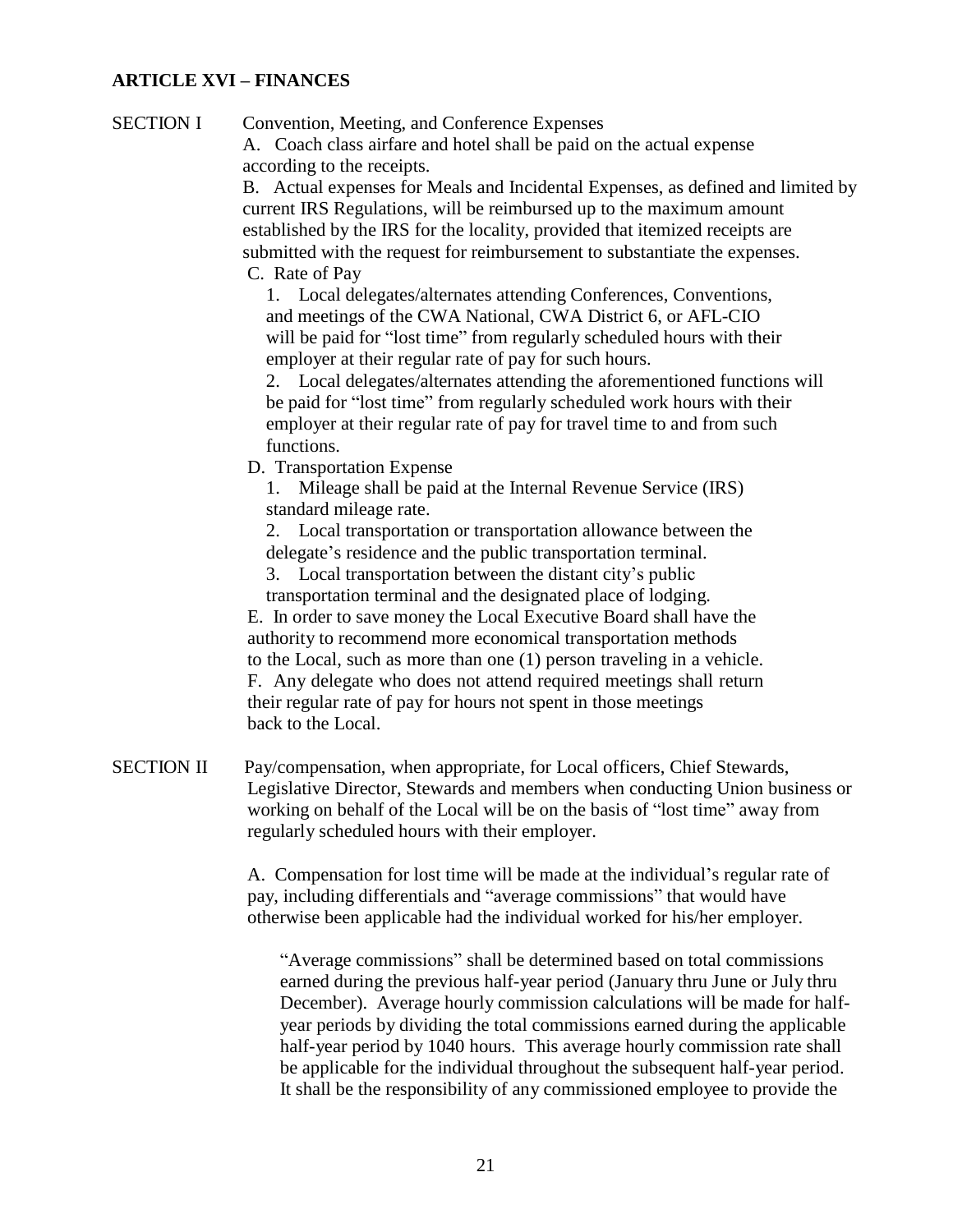Local with documentation necessary to determine their average hourly commission rate prior to any payment for such being made.

- B. Lost time shall be paid for only actual time spent in behalf of the Local.
- C. Shall not exceed eight (8) hours on any day or forty (40) hours in any week.
- D. Lost time hours paid by the Local for partial days, combined with the normal scheduled hours paid by the employer, shall not exceed eight (8) hours on any day.
- E. A copy of the individual's pay stub from the employer showing hourly rate of Pay, the number of unpaid Union hours and the number of hours paid by the employer will be required for reimbursement of lost time prior to any such payments being issued. No exceptions.
- F. It is not the intent of these Bylaws to reimburse meals and miscellaneous expenses at the IRS maximum allowable. Instead Officers and Stewards that are assigned to conduct Local business at other functions outside the Local's Jurisdiction are entitled actual meal and miscellaneous expenses up to the Internal Revenue Service (IRS) Federal Register Chart for the locality, provided that itemized receipts are submitted with the request for reimbursement to substantiate the expenses.
- G. Officers and Chief Stewards will also be paid a monthly stipend as prescribed in Article IX of these Bylaws.
- SECTION III A. Officers will be reimbursed for mileage incurred on personal vehicle for travel necessary to conduct Union business outside and beyond the "I-410 Loop" in the city of San Antonio, TX. Reimbursement shall be at the Internal Revenue Service (IRS) standard mileage rate.

B. Upon the direction and advance approval of their Group Vice President, Chief Stewards will also be eligible to be reimbursed for mileage incurred on personal vehicle for travel necessary to conduct Union business outside and beyond the I-410 Loop. Such reimbursement for officers and Chief Stewards shall be limited to the miles traveled beyond the I-410 Loop. Reimbursement shall be at the Internal Revenue Service (IRS) standard mileage rate.

C. Stewards or members assigned to special projects by the Local Executive Board, or serving on a Committee whose duties may require unusual, out of the ordinary travel and use of personal vehicles, may be reimbursed for such travel expense provided the travel and expenditure is approved in advance by the Local President. It is expected that this provision would be applied only on rare occasions arising from unusual circumstances. Reimbursement shall be at the Internal Revenue Service (IRS) standard mileage rate.

SECTION IV The Finance Committee shall have the authority to veto any expenditures which, in their judgment, is unreasonable and would seriously hamper the operation of the Local.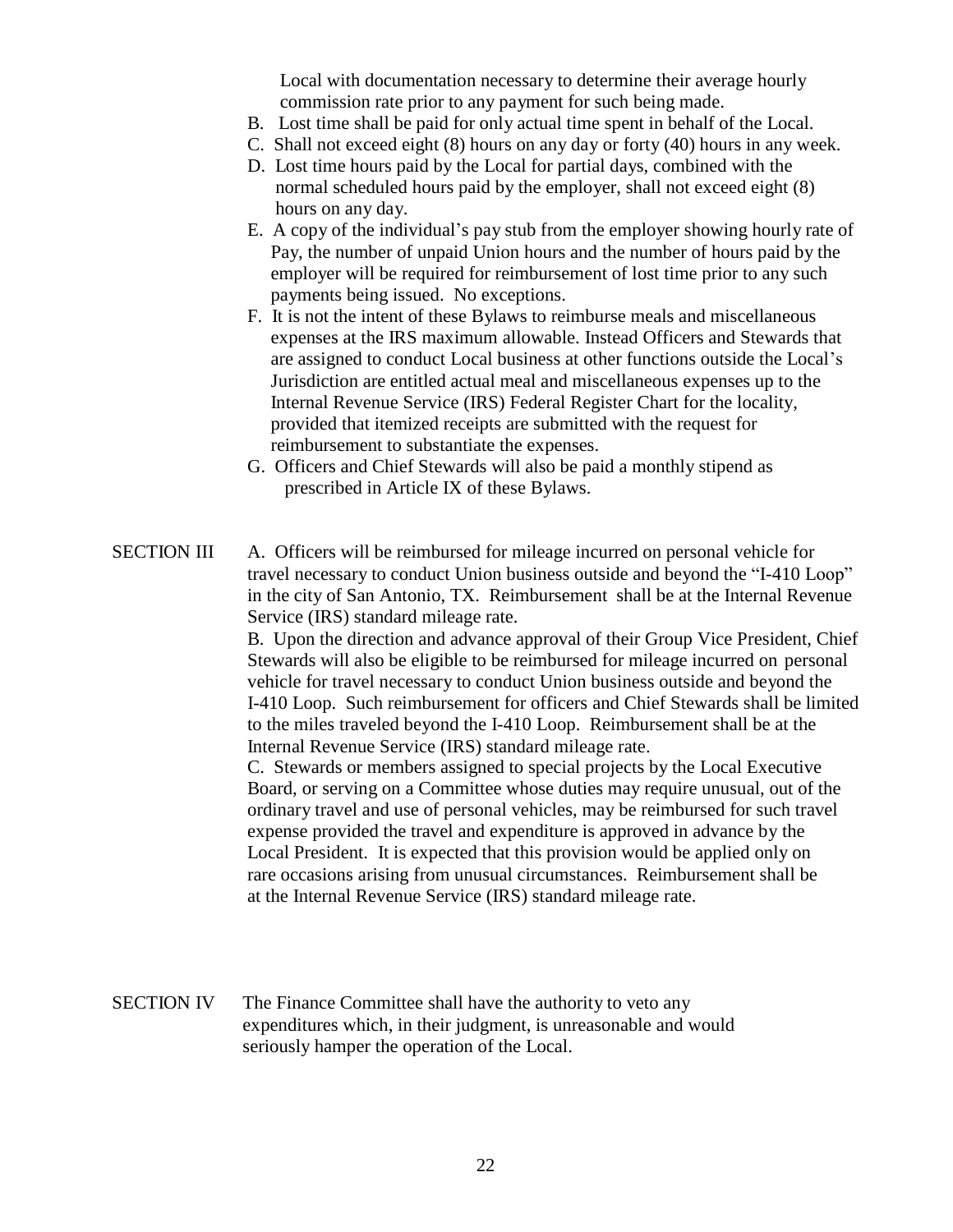# **ARTICLE XVII – GENERAL PROVISIONS**

- SECTION I All motions passed in meetings, which establish a policy of the Local or constitute a mandate to the Officers or the Executive Board, shall be recorded separately from the minutes, and such record be maintained in the Local files.
- SECTION II There shall be no roll call vote of any Group on any question, however, recommendations from a Group will be considered.
- SECTION III The Local shall establish and maintain a Blood Bank for its members.
- SECTION IV The Secretary-Treasurer shall send flowers or a Bible in the event of the death of a member or a death in the immediate family of a member or a death of a retired member, and the amount shall be reasonable. (The immediate family being member's spouse, children or parents.) All dues paying family members shall receive a Bible.
- SECTION V A Certified Public Accountant shall audit the books at the close of business for the fiscal year beginning October 1st and ending September 30th, and the report shall be made available to the membership at the next regular meeting.
- SECTION VI The Local shall affiliate with the State and City AFL-CIO Councils.
- SECTION VII There shall be no proxy voting.
- SECTION VIII Attached to these Bylaws will be a letter of understanding with PPMWS, covering items unique to their trade, such as Burial Plots.
- SECTION IX In the CWA Local 6143 House of Labor, any printed or computer material that does not have a Union Label showing work thereon has been performed by Union Labor in its entirety should be removed from the House of Labor and disposed of.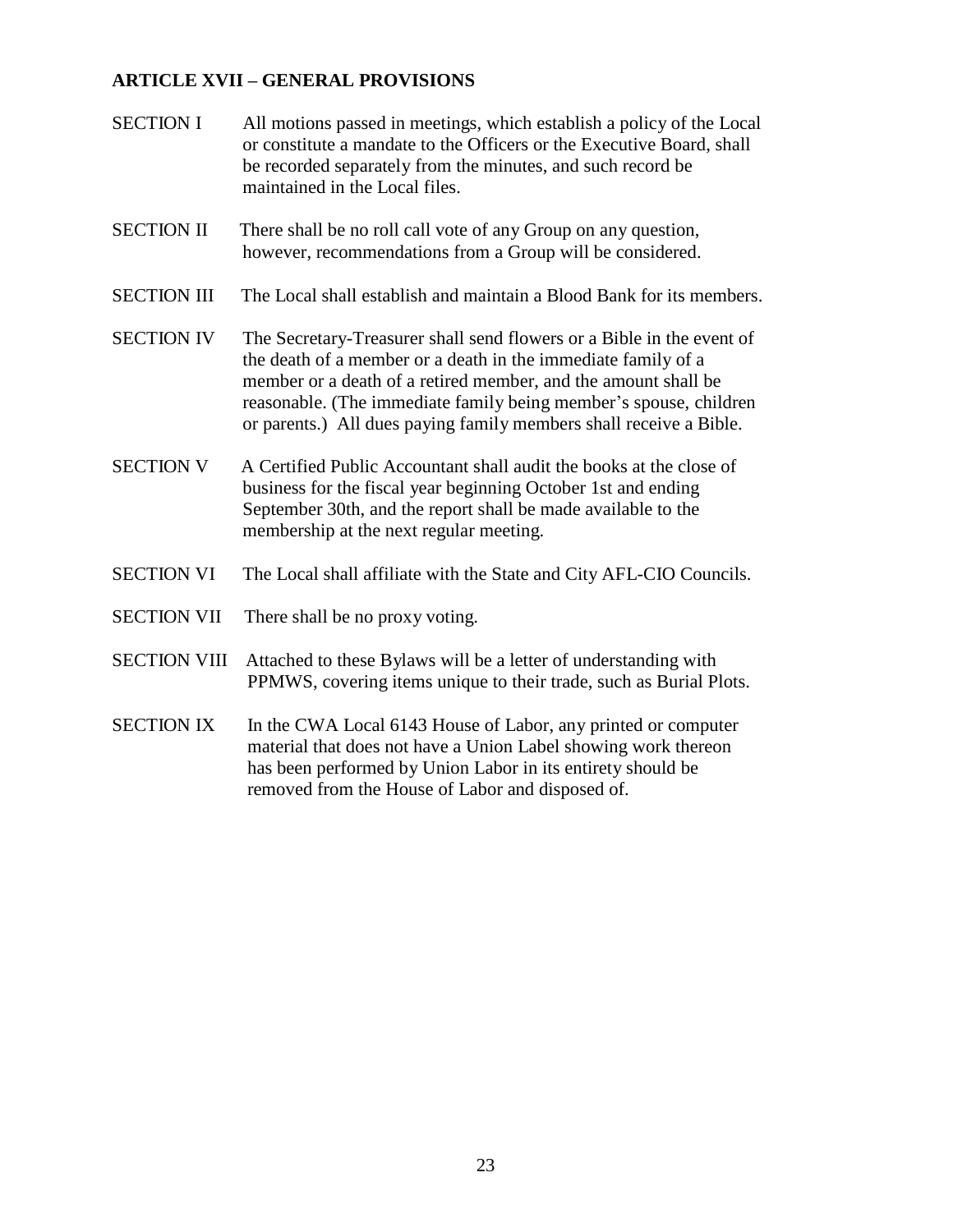## **ARTICLE XVIII – STRIKES**

- SECTION I The calling, conducting and terminating of strikes shall at all times be carried on in compliance with the rules prescribed by the Communications Workers of America and its constitution.
- SECTION II Each member shall be responsible to perform strike duties, if a strike is called.

#### **ARTICLE XIX – CHARGES, TRIALS AND APPEALS**

- SECTION I Members of this Local may be fined, suspended or expelled for any of the acts enumerated in Article XIX of the Union Constitution.
- SECTION II Trials and Appeals A. Any accused person shall be tried under provisions of Article XX of the Union Constitution. B. A member or Officer of this Local, upon being found guilty by a Local Trial Court, may appeal as provided in Article XX, Section IV, of the Union Constitution. C. A Trial Court of this Local shall be composed of three (3) to five (5) persons who are members in good standing of the Local and not parties to the proceedings. D. Members of the Trial Court shall be selected at random by the Executive Board.

#### **ARTICLE XX – RECALL OF LOCAL OFFICERS**

SECTION I An elected Officer of this Local may be recalled in accordance with the provisions of Article XXI and Article XXII of the CWA Constitution.

#### **ARTICLE XXI – AMENDMENTS TO LOCAL BYLAWS**

SECTION I After adoption, these Bylaws may be amended by either of the following methods: A. Majority vote of the members present in a Local meeting, if the proposed amendment has been introduced at a previous membership

meeting and has been publicized to the membership in writing and mailed to each member in good standing at least ten (10) days in advance of the meeting in which the amendment(s) will be voted on, or,

B. Referendum vote of the membership.